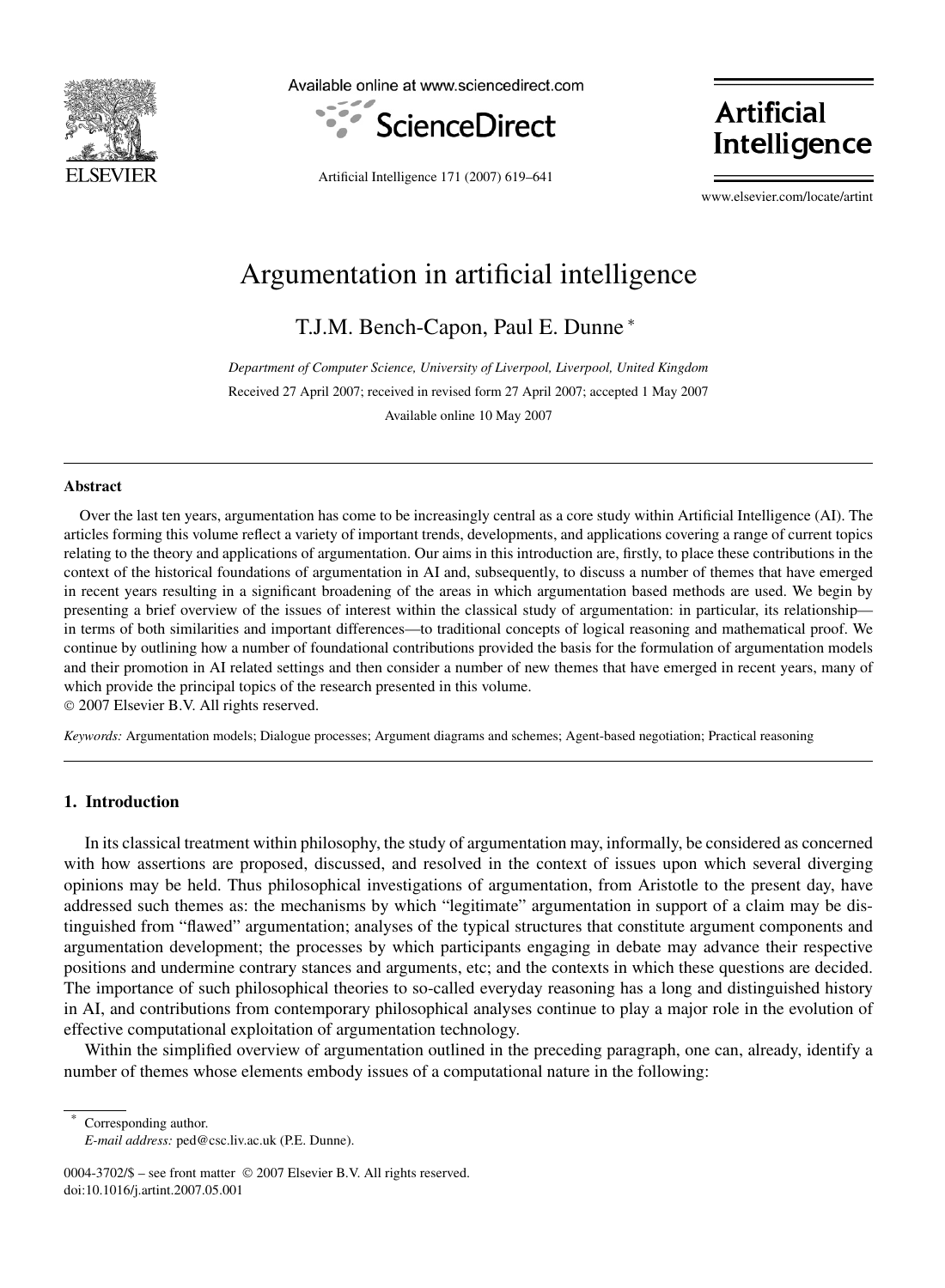- Defining the component parts of an argument and their interaction.
- Identifying rules and protocols describing argumentation processes.
- Distinguishing legitimate from invalid arguments.
- Determining conditions under which further discussion is redundant.

It is, of course, the case that similar issues underpin one well-established and highly-developed theory: that of formal logic and mathematical proof. It is no coincidence that much of the formal computational treatment of argumentation has its roots in ideas developed from AI inspired contributions to logic and deductive reasoning. So one finds in mathematical proof theory core concepts such as: precisely defined means for expressing assertions (e.g. formulae in a given logical language); accepted bases on which to build theorems (e.g. collections of axioms); procedures prescribing the means by which further theorems may be derived from existing theorems and axioms (e.g. templates for inference rules); and precise concepts of termination (e.g. a sentential form is derivable as a theorem, "true"; or is logically invalid, "false").

While the structural elements presented in this view of mathematical reasoning have proven to be a useful basis in the development of argumentation-based models in AI, the formal apparatus and methods of mathematical reasoning are, ultimately, radically different in nature to those of importance when considering the concept of argumentation as it is familiar from everyday contexts, e.g. as it might occur in political debate, the discussion of ethical principles, deliberation in judicial settings, etc. While there are, of course, parallels that can be made,—e.g. that those engaged in debate have some collection of accepted premises on which there is agreement, possibly, even, some recognition of when contributions to a discussion are "unreasonable" or flawed, etc.—there are, however, a number of fundamental distinctions between the concepts "*P* is a formal proof that *T* holds" and "*P* is a persuasive argument for accepting *T* ". Thus, in mathematical reasoning,

- (a) The premises can, ultimately, be explicitly defined in terms of closed concepts, e.g. the axioms of Euclidean geometry, the Zermelo–Frankel basis for set theory (ZF). Furthermore classical mathematical reasoning is based on an assumption that such premises are, collectively, *consistent*. 1
- (b) Reasoning and analysis takes place within a closed, tightly defined context, i.e. there is no notion of "incomplete" or "uncertain" information.
- (c) Conclusions are final and definite: if  $P$  *is* a correct proof that  $T$ , then  $T$  is, *ipso facto* valid and this status does not admit subsequent qualification or amendment, let alone retraction.
- (d) Reasoning and conclusions are entirely *objective*, not susceptible to *rational* dispute on the basis of subjective views and prejudices.2 Proof is demonstration whereas argument is persuasion.

In argument and discussion as encountered in everyday contexts, it is rare that any, let alone all, of these apply: the premises upon which debates may build are often presupposed as forming part of the background assumptions common to all parties involved; the information and knowledge brought to bear in the course of discussion will often be incomplete, vague, or uncertain. The remaining two aspects, in many ways, highlight the most significant differences between "logical proof" and "persuasive argument". Arguments are *defeasible*: the reasoning that formed a persuasive case for *T* , in the light of changes in viewpoint or awareness of information not previously available, may subsequently fail to convince. This defeasibility is never removed: an argument may cease to be challenged and so accepted, but the *possibility* of challenge remains. Finally, the extent to which an argued case is accepted is *subjective*, dependent on the views, attitudes, and prejudices of the audiences to which it is directed. The same case may convince some people but, equally, fail to convince others.

<sup>1</sup> We note that in a number of systems, consistency *cannot* be formally proven, cf. [95] and so, in such cases, consistency is, indeed, an *assumption*.

<sup>&</sup>lt;sup>2</sup> Some clarification of this claim may be in order. Suppose  $\Delta$  is a derivation of  $\varphi$  within a theory  $\langle A, R \rangle$  (with axioms *A* and inference rules *R*). Within the *same* theory, the proof  $\Delta$  admits no rational, objective basis for dispute: criticisms that " $\varphi$  is 'inconvenient' or 'counter-intuitive' " are subjective, and entirely irrelevant to the status of  $\varphi$  within the theory  $\langle A, R \rangle$ . In order to give rational grounds for not accepting  $\varphi$  it is necessary to endorse an alternative theory within which *ϕ cannot* be derived. As a concrete example, consider the axiomatic basis ZF extended by the so-called "Axiom of Choice" (ZF + AC): although widely adopted in modern theory this conflicts with Intuitionist principles which disqualify AC as an axiom so that theorems dependent on AC are (rationally) not accepted by Intuitionists.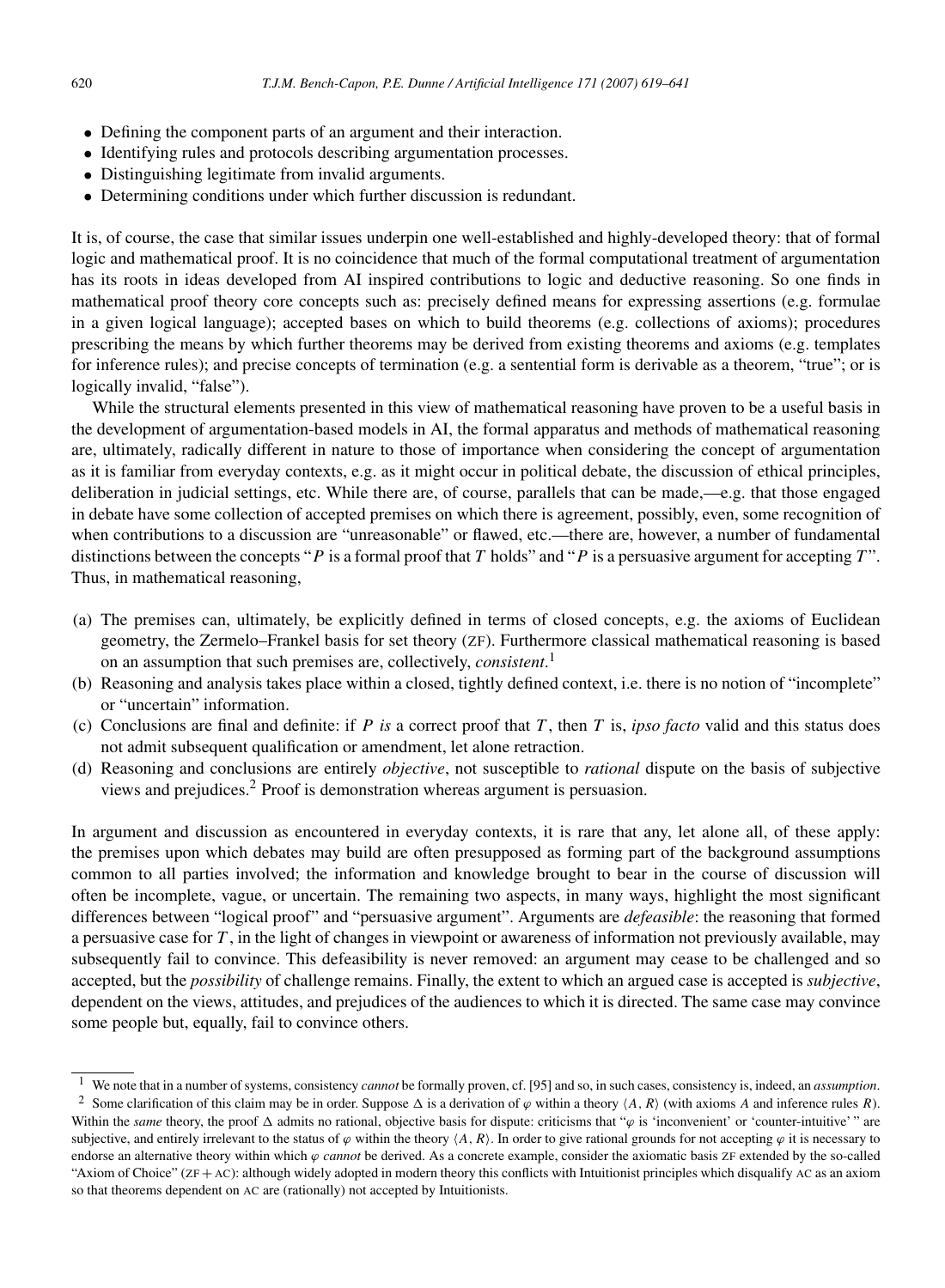One can summarise the distinction between argumentation and proof by the observation that the object of argumentation is to *persuade* (to acceptance of a given claim; to performance of a desired action, and so on). Unlike the concept of "proof"—at the level of deriving a sentential representation of an assertion—whether an argument is "correct" is not a factor, and, indeed, "correctness" may not even be sensibly defined. In contrast, mathematical reasoning, in order to have any value, must be correct where "correctness" has a strict, formal definition: beyond this requirement, however, notions of "persuasiveness" are unimportant.

In summary, the importation of elements from logic and formal deductive reasoning has provided a powerful basis for modelling and analysing argumentation in computational settings of AI. As we shall discuss later, these continue to form an important strand of contemporary work. It is also the case, however, that a number of significant directions pursued in recent years, have broadened the scope and concerns of argumentation in AI beyond this earlier logic driven motivation. As a consequence, one has a shift of emphasis within the developed treatment of argumentation in AI progressing from formalisms rooted in classical deductive reasoning through models handling concepts of incomplete information and uncertainty, to precise semantics for capturing defeasibility, and, within recent work, propounding computational bases to account for subjective aspects of argumentation, often using the notion of "audience" introduced by Perelman [145]. One consequence of such analyses has been the growth of work dealing with computational procedures and issues of resource-boundedness in implementing these, e.g. as discussed in Loui [118]. All of these features make argumentation particularly attractive to applications requiring distributed intelligence, autonomous components and synchronous interaction.

To conclude this overview, it is worth noting one further historical and continuing tradition. In common with many established areas of AI, the computational theory of argumentation has benefited from contributions and ideas originating in many diverse disciplines, so that a number of fundamental themes draw on the earlier work of, for example, philosophers, logicians, and legal theorists. In presenting concrete realisations of these theories, work on argumentation in AI has in its turn informed further research in these fields. Argumentation is thus an excellent example of interdisciplinary interchange and the mutual benefits that can stem from this.

#### **2. Foundations of argumentation in AI**

A discussion of early influences on the development of argumentation models in AI may be found in the comprehensive survey of Chesnevar, Maguitman, and Loui [57], so we will be content merely to outline a few significant aspects, referring the reader to [57] for a more detailed exposition. We concentrate on three important influential themes,

- 2.1 Origins in non-classical logic.
- 2.2 Models of argumentation as dialogue process.
- 2.3 Diagrammatic views of argument structure.

#### *2.1. Influence of non-classical logics on argumentation in AI*

Early studies using argumentation inspired methods in AI contexts can be found in the work of Birnbaum, Flowers, and McGuire, [42] in which a structural model of argument embracing notions of *support* and *attack* within a graphtheoretic base comprising propositional forms, is applied to textual reasoning; and Alvarado and Dyer's approaches, [4,5], to the analysis of editorial presentation.

Undoubtedly, the important early motivations that brought argumentation theory into use in AI arose from the issues of reasoning and explanation in the presence of incomplete and uncertain information. The failings of classical propositional logic as a means to address these had been delineated in the influential work of Reiter [165], and, a pressing concern of work throughout most of the 1980s and early 1990s was to build on the proliferation of treatments of *non-monotonic* logics within AI. This state is succinctly summarised by [57, pp. 337–338].

Within AI, several non-monotonic reasoning formalisms emerged *...* In these formalisms, conclusions drawn may be later withdrawn when additional information is obtained. Formal logics of argument emerged as one style of formalising non-monotonic reasoning. The literature on non-monotonic reasoning dominated AI's journals in the mid 1980s.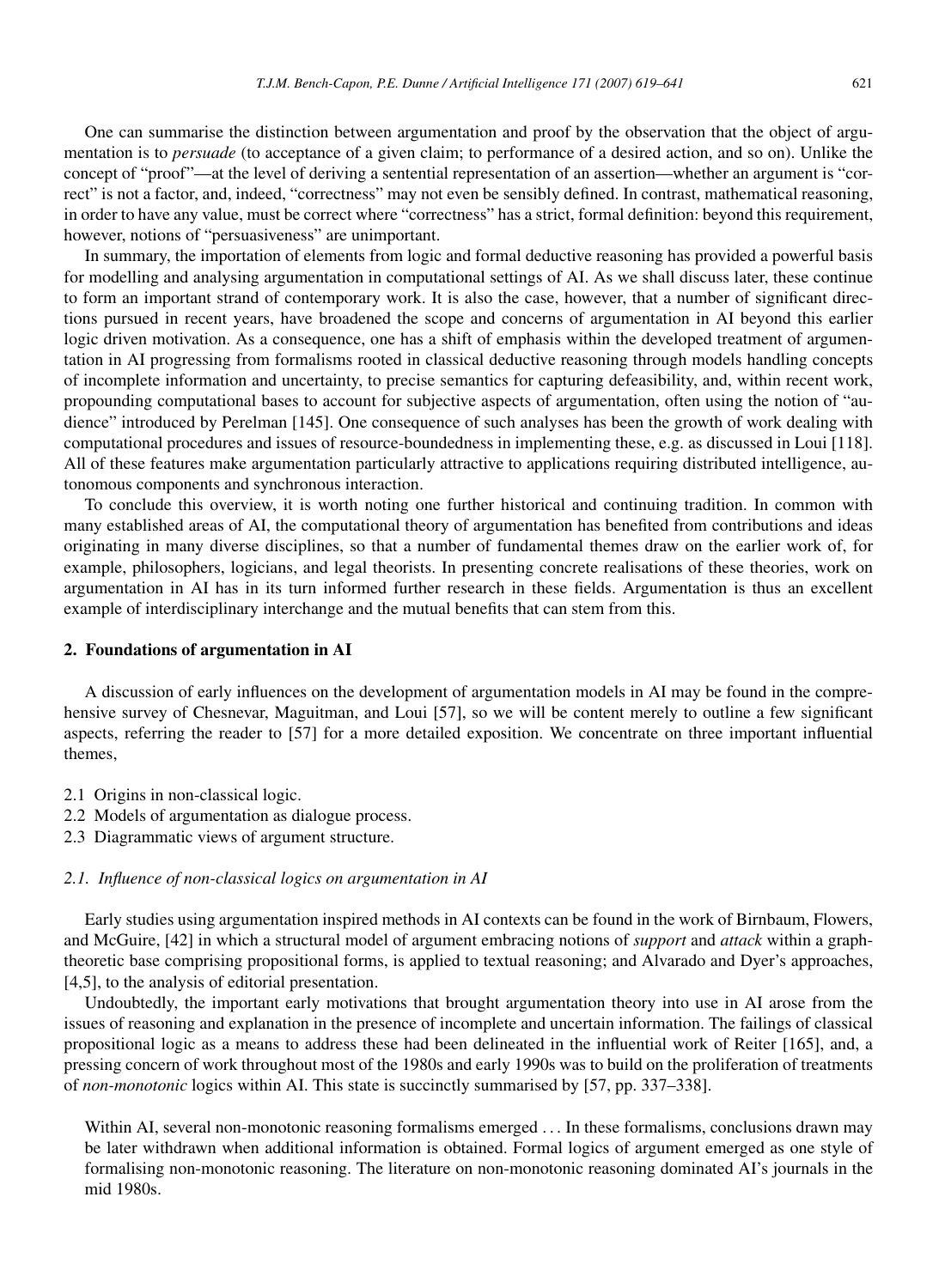Thus argumentation was initially adopted as a possible supporting approach with which to effect a formal treatment of non-monotonic reasoning, rather than as a paradigm whose study might be of independent interest in itself. The engagement of philosophers and legal theorists with reasoning and argumentation in AI marked a key stage in the move towards computationally grounded models of argument. Particularly notable is the impact of Pollock's work on defeasible reasoning and justification: originally promoted in specialist philosophical literature, e.g. [146–148] its relevance and significance to AI was recognised following Pollock's dissemination of these ideas in [149–151].

In parallel with this development of the formal logical theory—in which context the significance of argumentation techniques with respect to non-classical logic was further emphasised in the contributions of Simari and Loui [173] and Brewka [44] (ideas in the latter being subsequently developed in [45])—the early 1990s saw important uses of argumentation techniques in the computational treatment of legal reasoning: notably in Rissland and Ashley's treatment of legal argumentation from Case Law, [14,167,174] and its later extension by Aleven [3]; Prakken's analyses in [152]; Sartor's models of legal reasoning as described in [169,170]; the use of argumentation techniques in explaining complex legislation from Bench-Capon, Coenen, and Orton [29], etc.

The technical treatment evident in AI contributions to non-monotonic logics and the argumentation-based methodologies offered in the field of legal reasoning found some degree of common ground in the exploitation of logic programming paradigms and knowledge-based systems. It was in this context, building on argument-based treatments of "negation-as-failure" of Kakas, Kowalski, and Toni [108], together with Eshghi and Kowalski's work on abductive interpretation [89], that the watershed contribution of Dung [72,73] appeared: the model of argumentation described in [73] is now recognised as providing an important bridge between argumentation theory as a supporting analytic tool for non-monotonic reasoning and the independent exploitation of argumentation models in wider AI contexts.

Two important ideas are put forward and expanded in [73]:

- (A) The reduction of argumentation about a given issue to a completely abstract setting consisting of a set of "atomic" *arguments*, X, and a binary relation over these,  $A \subseteq X \times X$ , with  $\langle x, y \rangle \in A$  interpreted as "the argument x *attacks* the argument *y*".
- (B) The proposal that intuitive notions of "collection of justified arguments" can be formally described by that of *extension-based semantics*: that is, through various properties of subsets, *S* of X within an *argumentation framework* (AF),  $\langle X, \mathcal{A} \rangle$ .<sup>3</sup>

The effect of (A) is that neither the structure of an argument nor the nature and semantics underpinning "*x* attacks *y*" need explicit consideration within the abstract framework. Thus an "argument", *x*, may be a simple atomic proposition, *p*; or a (defeasible) rule, e.g.  $p \leftarrow q \land r$ ; or an instantiation of a richer, more particular, perhaps even domain specific, argument scheme. That *x* attacks *y* may be on account of reasons varying in form from "*x* promotes a claim logically equivalent to the negation of that promoted by *y*", e.g.  $x : p$  and  $y : \neg p$ ; or "*x* promotes a claim incompatible with the premises supporting the claim in *y*", e.g.  $x : \neg p$  and  $y : q \leftarrow p \land r$ , and so on to the extent that "attacks" disputing the applicability of a given inference scheme and more complex structures are represented entirely abstractly in a single binary relation.

Dung's introduction of various extension-based semantics has, as we shall discuss in Section 3.1, had a profound influence on subsequent analyses of the concept of "collection of justified arguments". In extremely informal terms, an extension semantics,  $\mathcal{E}$ , can be thought of as describing properties that a subset of arguments within a given framework must satisfy in order to be deemed collectively justified, i.e.  $\mathcal{E}$  :  $\langle \mathcal{X}, \mathcal{A} \rangle \times 2^{\mathcal{X}} \to {\top, \bot}$ . Dung demonstrates how different choices of  $\mathcal E$  may be used to colour varying degrees of an argument's "acceptability" ranging from very liberal (so-called credulous) conditions through to extremely restrictive (so-called sceptical) requirements. The elements of Dung's original set-theoretic semantics are reviewed in a number of articles in this issue and for further technical exposition we direct the reader to the article in this volume by Baroni and Giacomin [22].

The past 5–7 years have witnessed an intensive study of mechanisms with the common aim of developing Dung's ideas in various directions. For a detailed comparative critique of abstract argumentation techniques we refer the reader to the valuable perspective provided by Vreeswijk [182].

 $3$  The significance of this work is enhanced since approaches which include additional information, such as preferences, may do so in such a way that the evaluation of argument status remains in terms of an underlying abstract framework.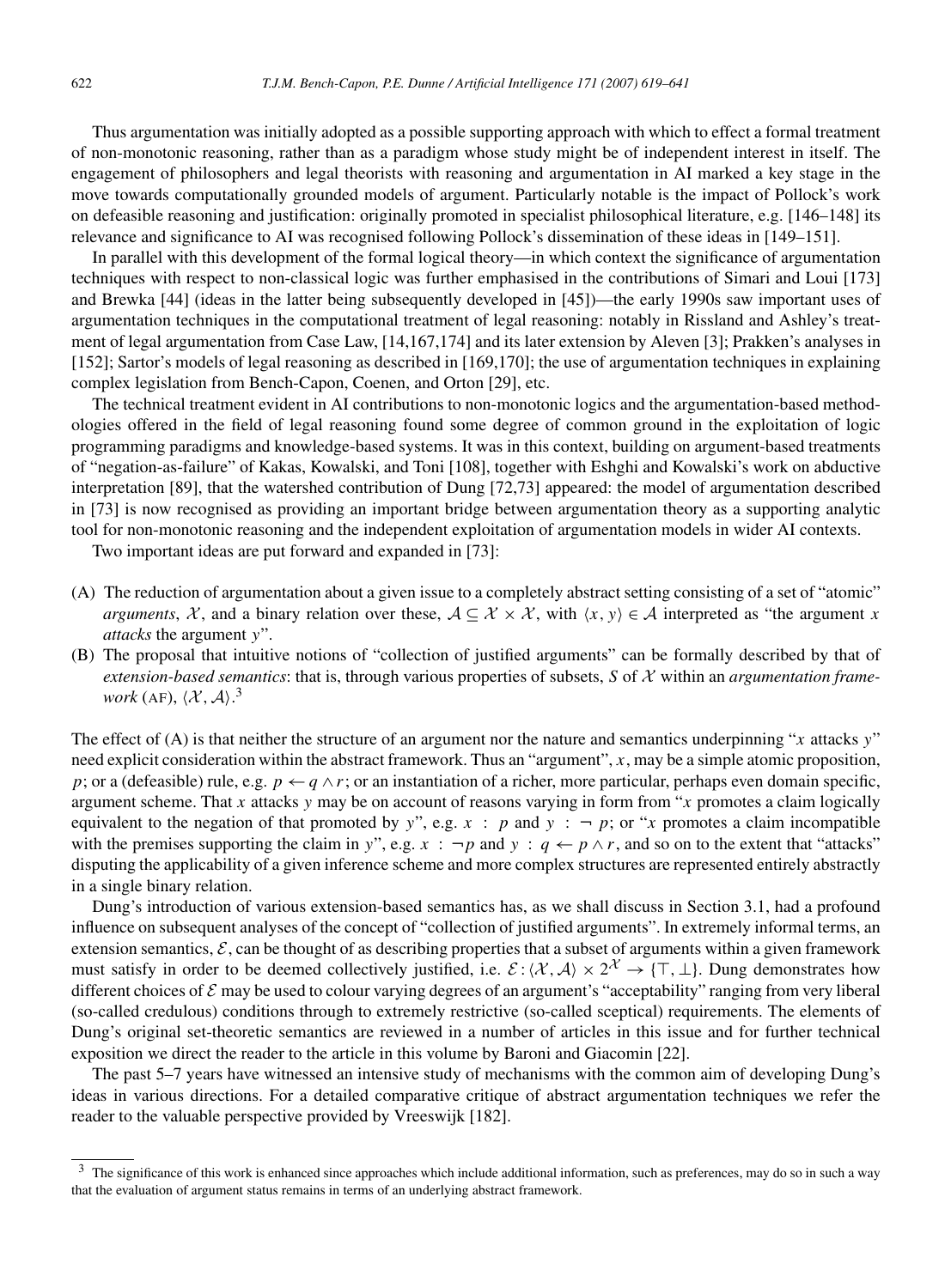Subsequent work [43] of Dung in conjunction with Bondarenko, Kowalski and Toni, makes explicit the link between abstract argumentation and uniform treatment of non-classical logics. The *Assumption-based frameworks* (ABF) of [43] consider deductive theories— $\langle \mathcal{L}, \mathcal{R} \rangle$ —(with  $\mathcal{L}$  a formal language such as the language of well-formed propositional sentences, and  $\mathcal{R}$  a (countable) set of inference rules) augmented by a triple  $\langle T, Ab, \neg \rangle$  in which  $T \subseteq \mathcal{L}$  is a set of *beliefs*,  $Ab \subseteq \mathcal{L}$  a (non-empty) set of *assumptions* and  $\overline{\phantom{a}}: Ab \to \mathcal{L}$  maps assumptions to their *contrary* in  $\mathcal{L}^A$ . Such frameworks are shown to be applicable as a generic approach to describing a wide range of non-classical logics<sup>5</sup> including: Reiter's *Default Logic* [165], Moore's *Autoepistemic Logic* [131], logic programming, and divers other non-monotonic reasoning formalisms.

While ABF structures may on first inspection seem unrelated to the abstract argumentation frameworks of [73], these can be presented as AFs by building the attack relation from the "contrary" mapping. A fuller overview of this approach may be found in, e.g. the paper of Dung et al. in this volume [76, Section 2.2]. One feature of importance in this abstraction of ABFs is that the resulting structure will typically describe an infinite graph. Informally, extensionbased semantics for ABFs are introduced as subsets of *Ab* whose union with the belief set *T* constitute a consistent theory. Fuller technical descriptions may be found in [43, pp. 70–71]. Such links between abstract argumentation frameworks and the deductive bases underpinning assumption-based schemes bring two powerful analytic approaches to bear in algorithmic studies of extension-based semantics for argumentation: combinatorial and algorithmic graph theory have been usefully applied in the former case; whereas technology developed for deductive reasoning and formal logic has provided insight into the latter. We expand on such computational and algorithmic issues in Section 3.1.

#### *2.2. Argumentation and dialogue processes*

The perspective of argumentation presented in Section 2.1 is strongly biased to a view wherein the overall aim of argumentation is in deciding the status of some claim and in presenting a justification for it: thus, an assertion, *p*, is established in the light of available information, but recognised as potentially defeated should new data emerge; the nature of "justification" often being through some logical reasoning process. In total such a view treats argumentation in support of a claim as a somewhat one-sided process in which a single party merely presents a reasoned justification. In many applications such an abstraction is, of course, a natural analogue to use, e.g. in explanation-driven systems such as [29], or in the context of decision-support processes.

An objection to such treatments, however, is that they fail to embrace the dialectical nature of argument, discourse, and debate as encountered in everyday contexts: here argumentation is rarely a matter of a single party presenting a case but is more commonly an informed *exchange* of ideas and positions involving several contributors: in other words, argumentation concerning an issue, typically, arises as a *dialogical* process. Given this it is, perhaps, surprising that significant computational exploitation of the established treatments of dialogue within philosophical, rhetorical, and linguistic analyses, has been a comparatively recent phenomenon. Although originally explored to a limited extent as a means of interacting with expert systems, the significant factor motivating contemporary computational use of dialogue methods can be found in supporting multi-agent system applications, a topic that we review in Section 3.2. In this section we review a number of foundational contributions and the preliminary AI motivated developments of these.

As with the developments discussed in Section 2.1 many of the ideas within computational treatments of dialogue build on contributions originating from philosophical analysis. One established concern of such study is the notion of "fallacy": a key aspect of which is the view that so-called "fallacious argument" encompasses a much wider collection of issues than simply what may be (more accurately) termed "erroneous (mathematical or logical) reasoning". Thus, argument employing fallacious reasoning (in this wider philosophical and rhetorical sense) is not *ipso facto* "wrong" nor easily dismissed merely by the action of highlighting occurrences of fallacy.<sup>6</sup> It is the case, however—-and here one finds a basis for the interaction between argumentation and dialogue processes—that particular fallacies occasion

<sup>4</sup> Some treatments of ABFs omit explicit specification of a belief base *T* , e.g. [75,76].

<sup>&</sup>lt;sup>5</sup> Choosing  $\langle \mathcal{L}, \mathcal{R} \rangle$  to be the language and standard inference structures of classical propositional logic, together with  $\bar{\varphi} = \neg \varphi$ —that is the contrary is simply logical negation—the resulting ABF structures recover standard propositional reasoning.

<sup>6</sup> Although it is, of course, true that in regarding errors of logic as a form of fallacy, indicating such incidences could suffice as an attack on the argument in whose support they are used.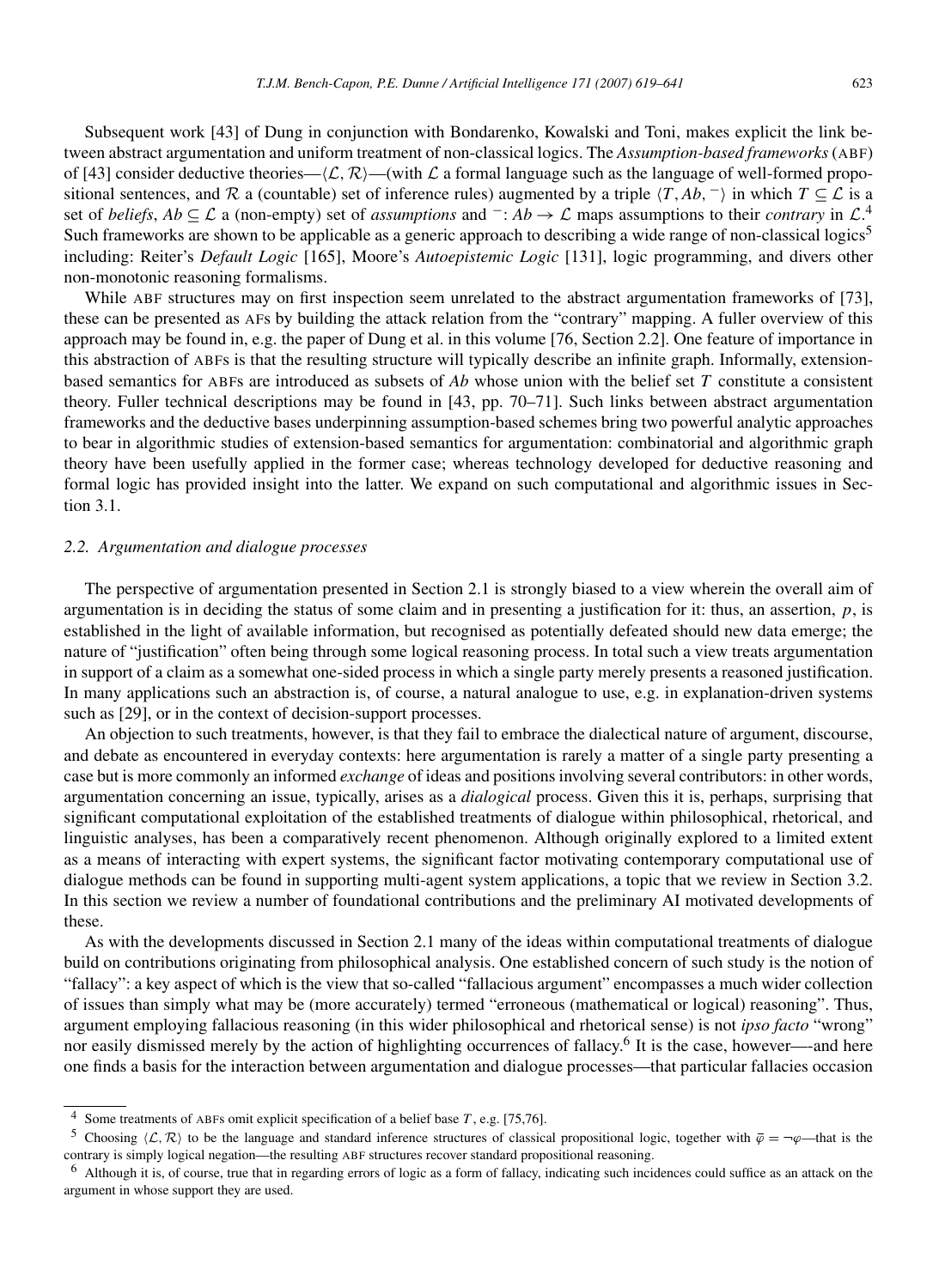*potential attacks* on a specific line of argument. For example, "*argumentum ad verecundiam*" whereby a claim is unreasonably justified through appeal to the opinion of an authority, is regarded in rhetorical theories of debate as fallacious. The use of such support cannot be properly deemed invalid merely by signalling its occurrence. Such fallacies are, however, open to attack by processes that invite further discussion. Thus the argument, "*ϕ* is the case since *X* has stated as much" can be attacked in several ways, e.g. by disputing the authority of *X* in matters relating to the domain of *ϕ*, by challenging the assertion that *X* has made any statement regarding *ϕ*, etc. We, thus, find two important themes emerging: the classification of distinct types of fallacy; and the nature of possible attacking arguments. Categories of fallacious reasoning have long been a topic of interest in rhetorical analysis and the treatment of Hamblin [100] has had some influence on computational ideas. An important contribution to the second issue—the nature of attacks on fallacious argument—is found in Walton's formulation of *Critical Question* [186] which has been adopted in several computational treatments of persuasive argument, e.g. [17,18,155,188]. An influential contribution in which a number of key ideas that have played a significant role in computational realisations of dialogue machinery, also arose in modelling and detecting one specific type of fallacious reasoning: MacKenzie's *dialogue game*, DC, aimed at exposing uses of *petitio principii* in argumentation, [121]. A striking feature of MacKenzie's analysis,<sup>7</sup> evident from [121, Appendix, pp. 129–132], is the wealth of computational ideas that are introduced and their expression in an operational form. Thus, the concepts of commitment store, dialogue rules, locutions, etc. have all been adapted and extended in current dialogue-based applications. Among the earliest argumentation-based presentations of MacKenzie's ideas beyond their use in recognising a specific class of fallacious reasoning, are those of Moore [130] and Bench-Capon, Dunne, and Leng [31].

Analyses of fallacy in debate contexts had, typically, not differentiated the range of styles and aims to which dialogue processes might be directed. This concept—that dialogues could be distinguished by their intentions—is expanded in the seminal work of Walton and Krabbe [189]. The taxonomy of dialogue types in [189] is neither intended to be nor presented as a definitive, complete catalogue of dialogue forms, $8$  but it has had considerable influence on the treatment of dialogue in multi-agent systems. The central significance of [189] to later work on argumentation in AI is in promoting an awareness that the *purposes* of dialogue encompass a number of different aims and, therefore, the appropriate procedural mechanisms (for example, as might be defined from MacKenzie's model) employed in computational use have distinctive requirements, e.g. the operational specification of dialogue processes geared to negotiating agreements are unlikely to be best-suited to use in dialogues whose purpose is to elicit information. Dialogue game approaches figure in several influential contributions dating from the mid-late 1990s: Gordon's *Pleadings Game*, [96]; Lodder's study of legal justification (*Dialaw*) in [113]; and Loui's use of dialectic approaches to non-monotonic reasoning in which one of the first considerations of computational limits is presented [118]. A currently active area in which these ideas have proven to be highly relevant is the exploitation of argumentation in multi-agent systems applications.

We conclude this discussion of dialogue processes by reviewing one further aspect that has been fruitfully adapted to argumentation in AI: analysing argument justifiability via dialogue games.

Interpretations of mathematical reasoning as a dialogue process have been advocated, from the early 1960s, in work of Lorenz and Lorenzen [115–117]. An approach that has provided a useful abstraction within the more general context of argumentation considers discussion over a disputed argument, *p*, as involving two participants conventionally denoted PRO (who argues in favour of  $p$ ) and OPP (who objects to  $p$ ). A generic dialogue game building on Dung's argumentation model is presented in Jakobovits and Vermeir [105] (see also [104, Section IV]) and this approach has been used as the basis of a number of later studies, e.g. [30,51,52,70,71]. This view of argument justification as resolved by a dialogue implicitly underpins a number of formal ideas that have been adopted in algorithmic methods, e.g. the concepts of argumentation lines and the generalisation of such as argumentation proof-trees. Analysis of the properties of such structures has proven useful in examining a number of issues in argumentation and we discuss such approaches further in Section 3.1.

<sup>7</sup> It should be noted that [121] appeared almost 30 years ago in 1978.

<sup>&</sup>lt;sup>8</sup> Indeed, independently Dunne, Doutre, and Bench-Capon [85] and Walton, himself, in [187] have analysed one dialogue form not presented in [189].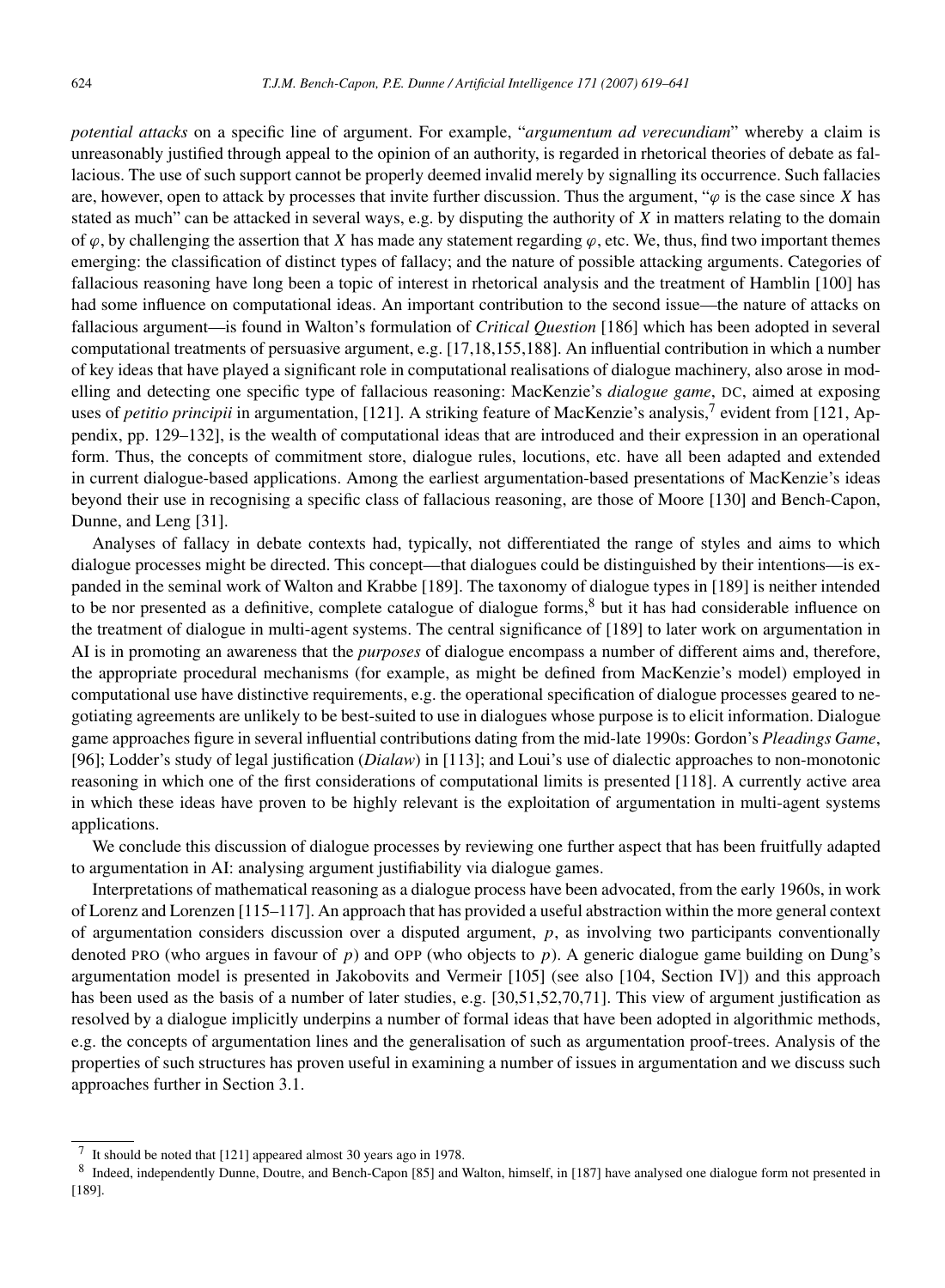#### *2.3. Diagrammatic treatments of argument structure*

In the presentation above we have made a distinction between the concepts of *argument* and *argumentation*: the latter being understood as the processes by which given arguments are analysed and evaluated. An argument may, informally, be considered as the basic supporting case behind a given assertion. Thus an argument, "for *p*", in this sense, may itself give rise to a variety of distinct structures ranging in complexity from simple statements of fact ("*p* is an accepted fact"), through to deductive templates (e.g. " $p$  follows from  $q$  and  $q$  is the case") to even more intricate structures (or *argument schemes*) that themselves may rely on further (sub)-arguments. A variety of argument schemes have been proposed and studied, in work by legal theorists and philosophers, e.g. [145,186], however, the bulk of our preceding review has largely addressed the issue of argumentation and its evolving application within AI with the notion of "argument" itself only briefly discussed.

It has been seen that Dung's fundamental model, as described in [73], abstracts away such internal structure from individual arguments in order to focus on the manner in which arguments interact via the defined attack relationship. In unfolding the exact nature of "the argument *x* attacks the argument *y*", however, the *reason* why such an attack is present needs to be considered in terms of those *structural schema* underlying the arguments *x* and *y* from which the attack arises. Such an interpretation, therefore, raises issues that concern the form an argument might take, i.e. issues regarding the components and representation of *arguments* rather than the process and outcome of the *argumentation* involved.

Questions regarding argument form and uniform treatments of these have assumed increasing importance in recent years, especially with respect to multi-agent exploitation of argumentation methods. A key aspect of this work has been the extent to which diagrammatic models of argument structure have been adopted.

Early diagram-based models of argument were intended to aid in illustrative hand construction and analysis of argument, with the resulting schemes being static depictions. An important example of such an approach is provided by *Wigmore diagrams* [190], which although used as a method of describing legal arguments have only recently been rediscovered and promoted in AI contexts, e.g. [41,164]. More widely known is the highly influential model of argument promoted by Toulmin in the 1950s [178]. Toulmin's structural interpretation treats an argument as consisting of five sub-components: the Claim advanced (which could be qualified by a modal operator to describe concepts such as "normally"); the (factual, evidential etc.) Data supporting this Claim; a Warrant providing a licence to infer the Claim from the Data, together with Backing for this Warrant; and, to encapsulate exceptional cases, Rebuttal conditions. Although—in common with Wigmore's scheme—Toulmin diagrams were originally presented as a static representation of the totality of an argument, they have proven a flexible approach in AI treatments of argumentation. Thus, Bench-Capon et al. [32] describe a dynamically evolving extension of Toulmin's schema and its use in a dialogue game. Later work of Bench-Capon [26] develops the dialogue game of [32] providing a complete move repertoire and operational semantics for it.

The exploitation of such argument diagram techniques offers an important basis for a number of contemporary ideas among which are: argument visualisation methods, e.g. as might be used in decision support and explanation; argument construction from source material; the specification of methods for interchanging arguments between distinct parties; and in providing a unifying link between informal argument descriptions and formal abstract approaches such as [73]. Current work in these areas will be discussed in Section 3.4.

## **3. Recent trends and concerns**

Section 2 has offered a, necessarily condensed, summary of influences on argumentation in AI covering up to the start of the present century. As we turn now to more recent developments, that is subsequent to those contributions discussed in [57,182] a number of trends becomes apparent: the continuing enrichment of the formal theory of argumentation building on [43,73,105]; the growth of argumentation-based methodologies in multi-agent systems applications; new computational treatments of argument diagramming and visualisation; the exploitation of argumentation in novel specialist domains; and the development of theoretical bases embracing subjectivity in argumentation and concepts of practical reasoning.

Overall one finds in such themes a broadening of the scope of argumentation in AI beyond its earlier traditional uses in realisations of non-classical logic scenarios. In this section, we discuss some of these themes in greater depth with particular reference to the articles contributing to this volume.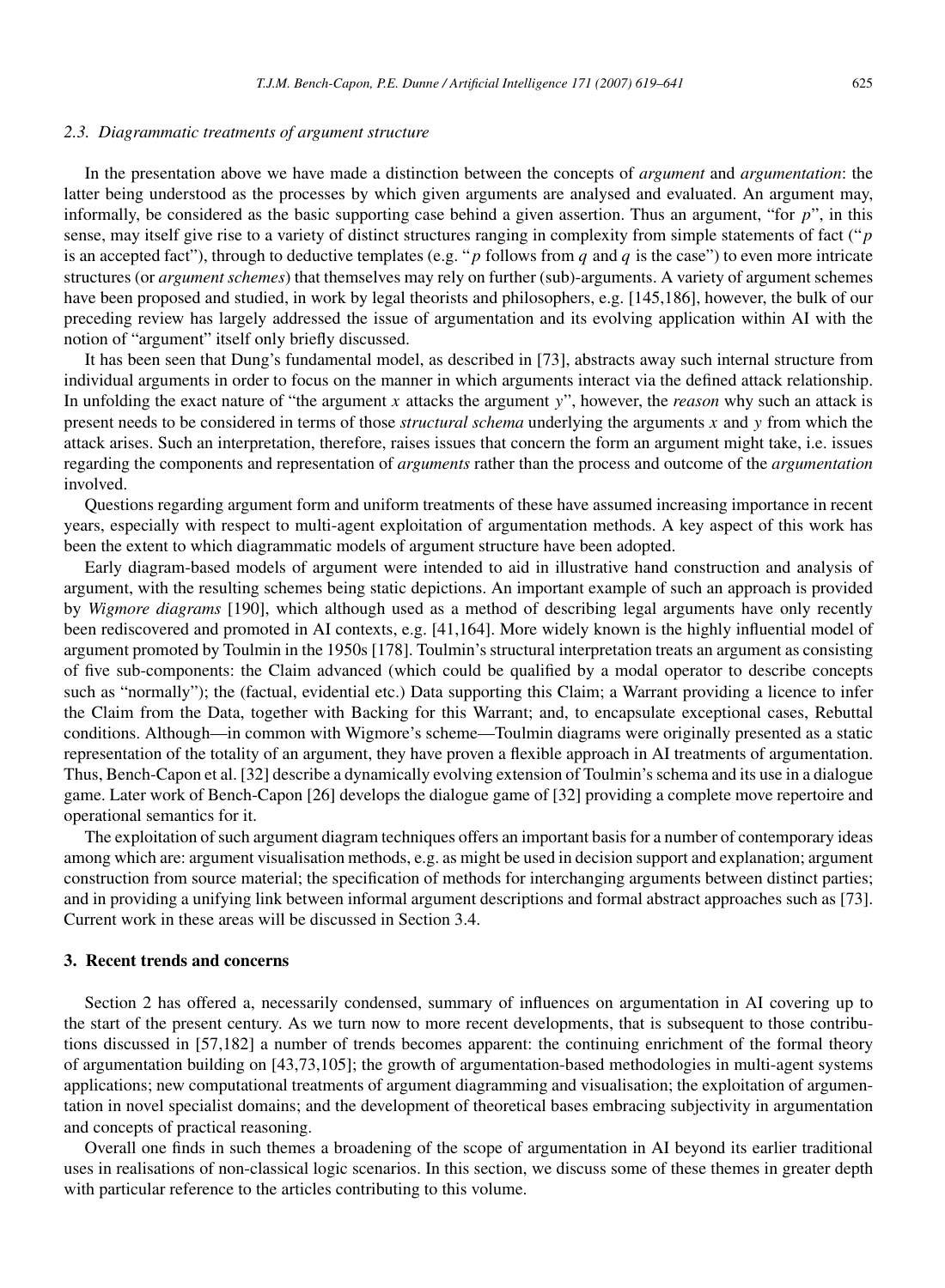#### *3.1. Development of the Dung-style model of argumentation*

The graph-theoretic model of argumentation framework in [73] and the deductive schema supporting the assumption-based frameworks of [43] have given rise to an extensive body of research with particular concentration on the following,

- (a) Extension based semantics of argumentation.
- (b) Algorithmic and complexity issues in argumentation.
- (c) Dialogue processes for deciding acceptability.

#### *Extension-based semantics of argumentation*

Each of the extension-based semantics presented in [73] builds on sets of arguments, *S*, that are *conflict-free*: that is, no argument within *S* attacks another in *S*. Conflict-freeness, as observed by Baroni and Giacomin [22] in their study of evaluative criteria for extension semantics, is viewed as a minimal requirement to be satisfied within any computationally sensible notion of "collection of justified arguments". Conflict-freeness, however, is too weak a condition, in itself, to be applied as a reasonable guarantor that a set of arguments *S* is "collectively acceptable": for example, such a set could be attacked by arguments not among its members.

It is in the approaches posited to form additional conditions on (conflict-free) subsets of arguments that complications become apparent, and out of the divers methods proposed to resolve such complications that the current, to use Guillermo Simari's phrase, "plethora of argumentation semantics"<sup>9</sup> has emerged.

The three principal extension-based semantics introduced in [73]—the so-called *Grounded*, *Preferred* and *Stable* semantics—can exhibit a variety of problematic aspects.<sup>10</sup>

- (P1) *Emptiness*: although an extension satisfying the prescribed conditions always exists, there are AFs for which the only such extension is the empty set. This can arise with both the grounded and preferred semantics of [73].
- (P2) *Non-existence*: an extension, when it exists is never empty, but there are frameworks for which no extension meeting the required criteria exists. This can occur, for example, with Dung's stable semantics.
- (P3) *Multiplicity*: in an AF there may be several "incompatible" extensions, i.e. sets  $S_1$  and  $S_2$  which are well-defined extensions of  $\langle X, \mathcal{A} \rangle$  but with  $S_1 \cup S_2$  failing to be so. While Dung's grounded semantics does not suffer from this problem, frameworks are easily constructed in which both the preferred and stable semantics exhibit this phenomenon.

A number of approaches have been proposed in order to address these and other perceived drawbacks. Thus, Cayrol and Lagasquie-Schiex [55] define concepts of "graduality" in order to evaluate classes of acceptable arguments, Caminada [46] introduces *semi-stable semantics*; Dung, Mancarella and Toni [75, p. 151] develop *ideal* semantics and their paper in this volume [76] presents further analyses concerning the computation of ideal extensions in ABFs. Baroni et al. [21,23] define various extension-based semantics for an AF building from the strongly-connected component (SCC) decomposition of its directed graph: of the resulting SCC-recursive semantics, CF2-semantics have been examined in depth in [23]. In [62], Coste-Marquis, Devred and Marquis consider a refinement of the concept of "conflict-free set" in order to exclude "*controversial arguments*" [73, p. 332], i.e. arguments  $\{x, y\}$  such that, although  $\langle x, y \rangle \notin \mathcal{A}$  there is an "indirect attack" by *x* on *y*: the resulting approach gives rise to the *prudent* semantics of [62].

A number of extension-based semantics have been proposed motivated by new interpretations of the interactions between arguments that should be considered: thus the basic binary attack relation of [73] is developed. Important contributions of this type include the articles by Cayrol et al.—[50,53,54]—wherein the relation "the argument *x supports* the argument *y*" is introduced leading to the formulation of *bipolar* argumentation frameworks. In such frameworks each of the existing extension semantics can be qualified through bipolarity, e.g. [50] considers bipolar prudent semantics. Other developments of Dung's attack structure are offered in work of Nielsen and Parsons [134]

<sup>9</sup> During the presentation of [129] at COMMA 2006, 12th September, 2006.

<sup>&</sup>lt;sup>10</sup> It should be noted that although our description is given in terms of AFs exactly the same issues arise in the analogous semantics within ABFs.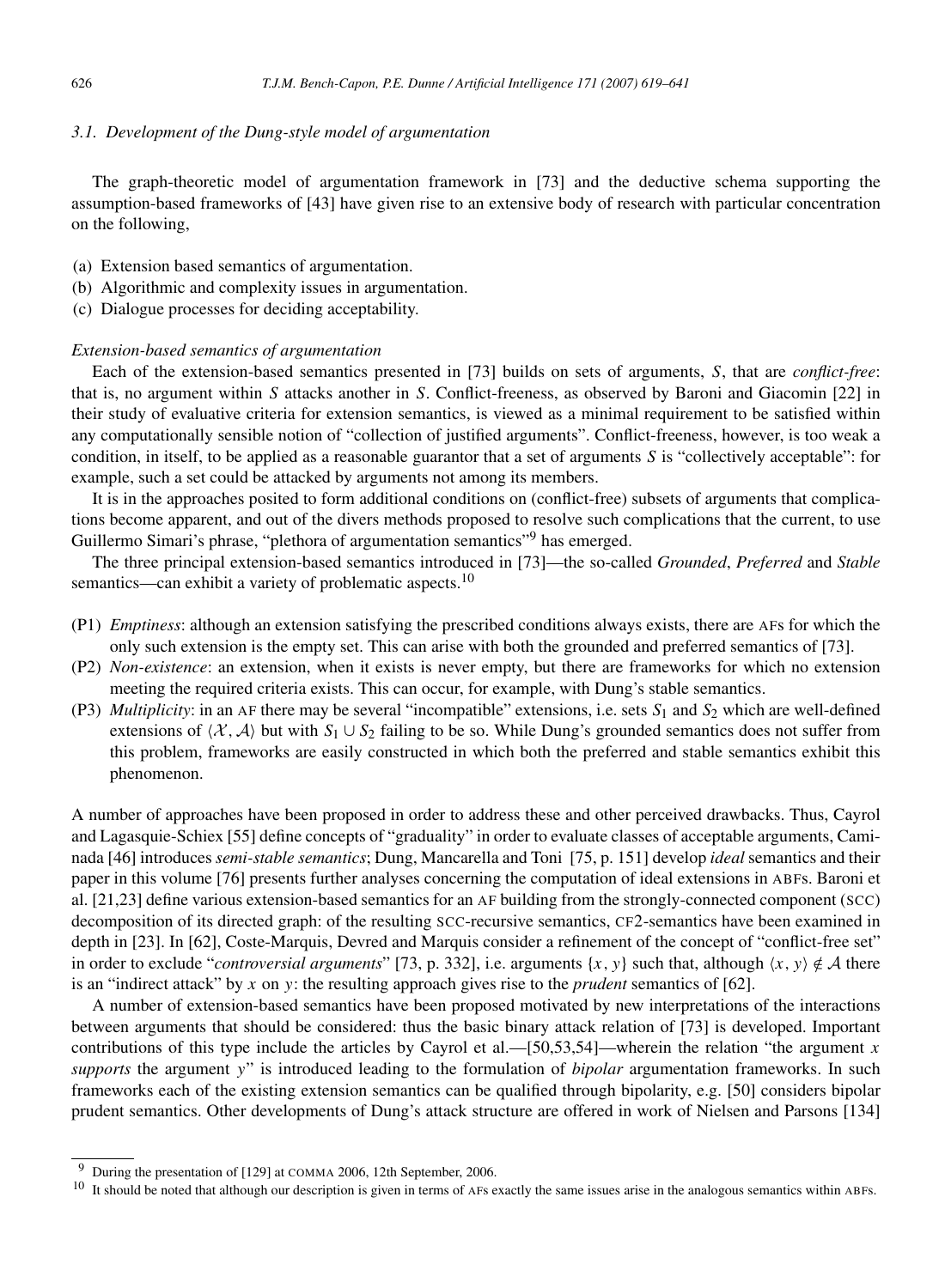using an approach predicated on the idea that a *binary* attack relation is not always appropriate and thus this should be defined in terms of  $A \subseteq 2^X \times \mathcal{X}$ , i.e. each  $x \in \mathcal{X}$  has an associated set of *subsets* of  $\mathcal{X}$  that attack it.<sup>11</sup>

A different treatment of A forms the basis of Amgoud and Cayrol's approach in [7] to the interpretative issues created by the presence of multiple preferred extensions. In this any AF is augmented by a *preference* relation over arguments defining an attack in A. In the resulting *preference-based* AF (PAF)<sup>12</sup> an attack  $\langle x, y \rangle$  is relevant only if the argument *y* is *not* preferred to the argument *x*. By imposing suitable restrictions the effect of specifying preferences within a given AF is to reduce it to an *acyclic* graph: for such frameworks, [73] has shown that the grounded, preferred, and stable semantics coincide in a unique extension.

The *value-based* argumentation frameworks (VAF) of Bench-Capon [27,28] also stem from attempts to provide a formal basis on which to rationalise choices between several preferred extensions. The basic elements of VAFs are described in the paper by Dunne [80, Section 8]. In common with the preference-based approach, resolving choices in VAFs can be interpreted in terms of consistently removing attacks (using "value" orderings) so that the resulting framework is, again, one in which all three basic extension semantics coincide. The philosophical rationale underpinning VAFs ultimately derives from Perelman [145] and is treated in more depth in Section 3.3. A detailed comparative discussion of preference and value-based methods may be found in [30, Section 7.1].

The article by Baroni and Giacomin [22], makes a powerful case for re-examining the proliferation of new semantics:

"In fact, various kinds of motivations have been used to support the introduction of new semantics with respect to "classical" proposals *...* These motivations range from the desire to formalise some high-level intuition, not captured by other proposals, to the need to achieve the "correct" treatment of a particular example (or family of examples) regarded as particularly significant. *...*

Clearly, these kinds of heterogeneous intuitions hardly lend themselves to systematic comparisons. Given this situation it is not surprising that comparisons are quite often carried out using specific problematic examples, often ingeniously devised so as to bring to light patently different behaviours exhibited by the semantics under discussion." ([22, Intro.])

Extension-based semantics in AFs continues to be an extremely active topic for argumentation models in AI and a number of specialised technical questions remain unresolved.<sup>13</sup> Important as such questions are, it may well be the case, however, that treatments of extension-based semantics will come to focus less on the construction of novel specialised forms and more on consolidation theories such as the evaluative principles of [22] or the complementary approach applied to arguments with a particular structure of [47,48]: just as the attempts to construct a notional "definitive" non-monotonic logic from the disparate alternatives proposed in the 1980s are now recognised as illfated, such is likely to be the outcome of efforts to build an "ultimate" extension-based semantics.

#### *Algorithmic and complexity issues*

While the preponderance of formal theoretical study into computational issues arising from [43,73] has addressed semantic concerns within these abstract frameworks, there is a significant core of results relating to algorithmics and computational complexity.

Early work of Dimopoulos and Torres [69] derived exact complexity classifications for a number of decision problems involving extension-based semantics in  $AFs^{14}$  and a summary of these results may be found in [80, Table 1(a–d)]. In [81], Dunne and Bench-Capon further develop complexity-theoretic analysis of Dung's model in deriving exact bounds on the computational complexity of two questions (neither of which is considered in [69]): that of deciding if a given argument is justified under the most restrictive semantics defined in [73] (so-called *sceptical acceptance*);

<sup>11</sup> For details see the paper by Nielsen and Parsons [135] in this volume.

<sup>12</sup> These should not be confused with the *partial* argumentation frameworks (also denoted PAF) described in the article by Coste-Marquis et al. [64] in this volume.

<sup>&</sup>lt;sup>13</sup> Among which are issues such as conditions under which particular extension-based semantics coincide, existence properties etc.

<sup>&</sup>lt;sup>14</sup> The analyses of [69] are not presented in the context of Dung's frameworks from [73] but may be readily translated into this. A discussion of the links between [69] and [73] may be found in Dunne and Bench-Capon [81, pp. 188–189].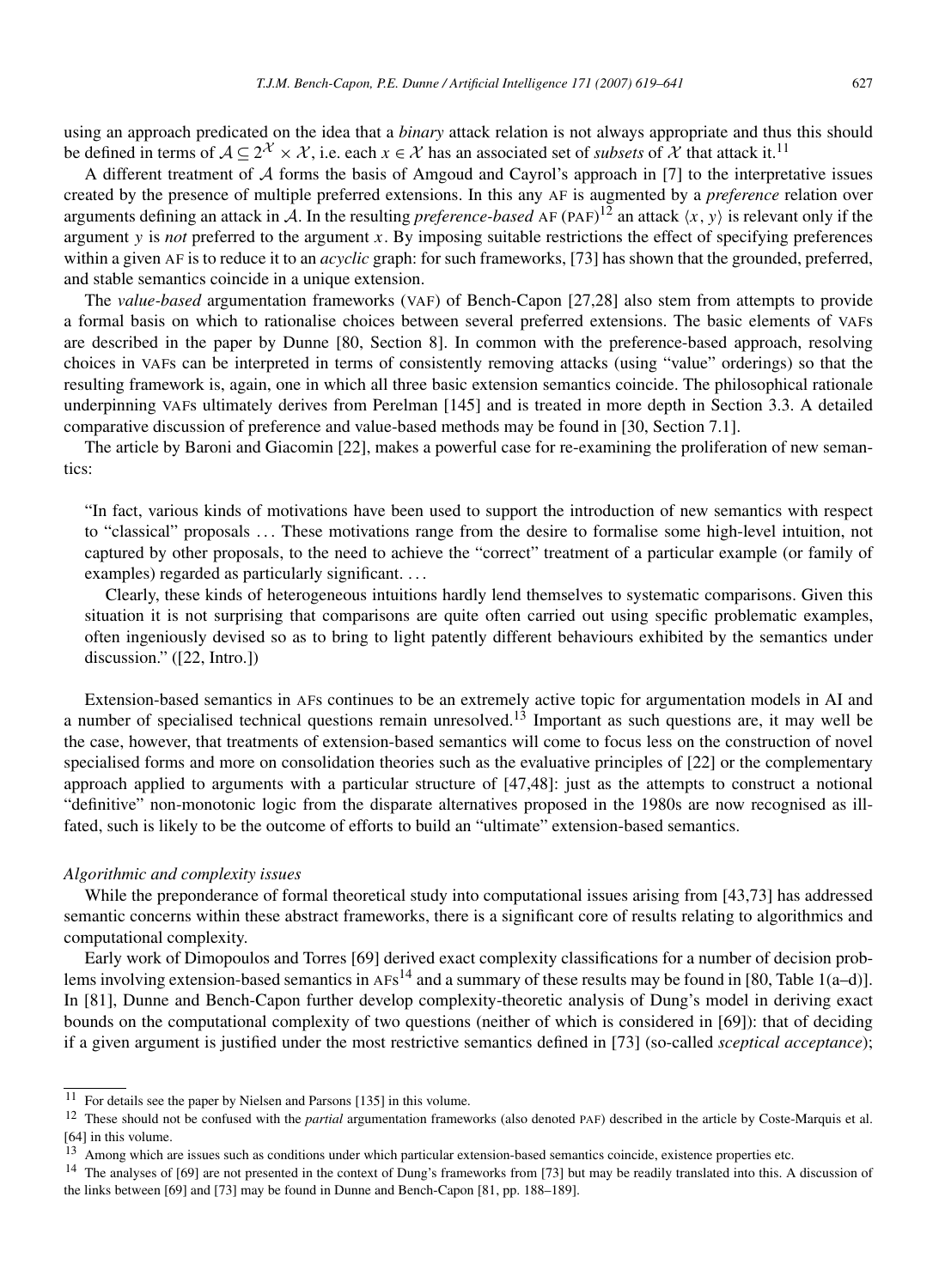and the problem of determining whether an AF satisfies Dung's concept of *coherence* [73, Definition 31(1), p. 332] whereby every set of arguments defining a preferred extension also defines a stable extension.

Both [69] and [81] relate to decision problems in AFs: the basis for hardness results is via suitable directed graph mechanisms, cf. the two core constructions described in [80, Secn. 3]. In an important series of articles—[66– 68]—Dimopoulos, Nebel and Toni consider analogous questions within various instantiations of assumption-based frameworks. A significant achievement of this work is in characterising the computational complexity of decision questions in ABFs with respect to that of testing "*derivability*" (i.e. of  $\varphi$  from a given base  $\Delta$ ) within the associated logic modelled by the ABF: derivability being central in determining the existence of attacks between arguments. In consequence a number of instantiations of ABFs describing particular non-classical logics exhibit a significant increase in complexity compared with the NP or  $\Pi_2^p$ -completeness of related problems in AFs.

The contributions of [66–69,81] primarily focus on purely complexity-theoretic analyses. Efficient algorithmic methods are introduced in [73] for special classes of AF (directed acyclic graphs—DAGs) and, more recently, in work of Coste-Marquis et al. [63] (for *symmetric* frameworks). The extent to which such graph-theoretic conditions can ameliorate complexity issues forms the central topic of Dunne's paper [80] in this volume. The treatment of "graduality" in [55] includes a number of algorithmic elements and other useful work has emerged from modelling of argument justification via dialogue games, e.g. [51,52,184].

One collection of methods which have received increasing attention over the past five years concern enumerative techniques for constructing all extensions (of a particular form) within a given AF, key contributions being the work of Doutre and Mengin [70] and Verheij's labelling approach to generating all *stable* extensions of an AF described in [181]. More recent work includes algorithms of Nielsen and Parsons [134] and Vreeswijk [183], the first of these relative to the authors' set-theoretic notion of attack mentioned earlier. An alternative slant on the question of enumerating preferred sets is offered in [77] which considers the following issue: under the assumption that an enumeration, S, has already been produced, to what extent can it be represented compactly with the representation allowing  $S \in \mathcal{S}$ to be decided efficiently for any subset of arguments of *S*?<sup>15</sup> While [77] presents indications that a number of computational question remain difficult even with significant additional information provided, more positive results indicate that concise encodings of preferred sets which *can* be efficiently queried *may* be possible.16

The algorithmic analysis of ABFs has been rather less advanced than that within AFs: one major factor accounting for this is, of course, the formidable complexity-theoretic issues raised in [68]. Nevertheless, promising dialogue based techniques are presented in work of Dung, Kowalski and Toni [74]. The paper by Dung et al. in this volume [76] offers a further example of dialogue approaches by adapting these to the computation of ideal extensions in ABFs. In addition, recent work of Egly and Woltran [88] is of some interest: this proposes approaches building on translations to quantified Boolean formulae and the subsequent exploitation of highly-tuned QBF solvers to resolve decision questions.<sup>17</sup>

The article by Coste-Marquis et al. in this volume [64] introduces an important topic that appears to have been largely neglected in previous studies: given a number of distinct AFs, describing, say the views of a number of observers regarding a specific issue, how should these be merged into a "sensible" unified framework that "fairly" reflects individual viewpoints? The techniques in [64] contribute both to semantic and algorithmic aspects of this question.

For the developments of [73] represented by PAFs and VAFs, only the latter gives rise to non-trivial algorithmic and complexity issues. Treatments of these, including exact complexity classifications of the principal decision questions together with algorithmic approaches may be found in the series of papers by Dunne et al. [30,71,83,84]; Dunne's paper in this volume indicates that a number of non-trivial issues remain to be resolved in the algorithmic treatment of VAFs.

#### *Dialogue-based approaches to deciding argument acceptability*

The view of reasoning as a dialogue mechanism has been widely adopted in formal algorithmic approaches to determining the acceptance status of arguments within both AF and ABF models. Such a view has also featured

<sup>&</sup>lt;sup>15</sup> While the AF itself provides a compact encoding of its preferred sets, in view of [69] it is unlikely that this would satisfy the "efficient querying" criterion.

<sup>16</sup> Of course, *finding* such encodings given an AF is another matter.

<sup>&</sup>lt;sup>17</sup> Treatments of non-classical logic via propositional encoding had also been proposed in earlier work of Ben-Eliyahu and Dechter [25]; similar techniques, for AFs, are discussed in [81, p. 202].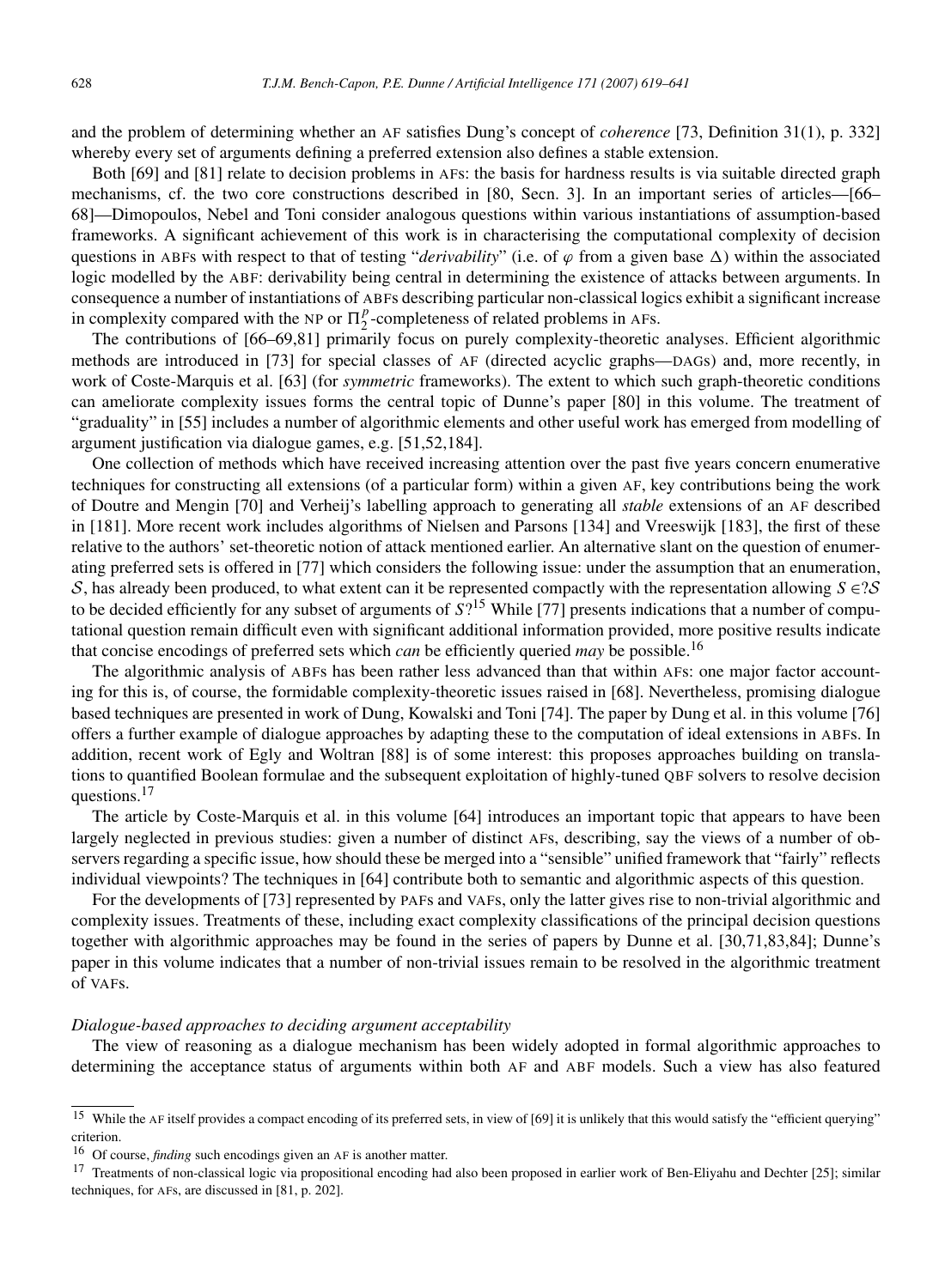significantly in models of argument methods building on deductive reasoning templates. Key ideas underpinning these techniques include *argument line* (a chain  $\langle x_0, x_1, \ldots, x_k \rangle$  in which the argument  $x_i$  attacks the argument  $x_{i-1}$ for *i >* 0) and the concept of (partial) *proof tree*, which, in informal terms, can be interpreted as combining a number of distinct argument lines concerning a common initial argument. In pursuing such approaches a number of basic questions arise: rules and strategies affecting the selection of arguments with which to continue a dialogue; termination properties; demonstrating soundness and completeness of procedures intended to establish acceptability of arguments in particular semantics; approaches to assessing the "efficiency" of dialogue methods, and so on.

The generic formalism for describing dialogue games within Dung's model of argument introduced in [105] was discussed, briefly, earlier. A significant subsequent development is found in the methods presented by Vreeswijk and Prakken in [184]. This describes the structure of *Two-part Immediate Response* (TPI) disputes. Adopting the two player PRO and OPP convention for debate over an argument *x*, among the features of TPI-disputes is the requirement for each player to attack the most recently played argument of their opponent whenever it is *possible* (within the game's rules) to do so. Several examples in [184] establish that both players require moves allowing back-tracking to a defined earlier point in a dialogue. The resulting game is shown to be sound and complete for so-called *credulous reasoning*, i.e. where the aim is to decide if *x* is a member of *at least one* preferred extension. Thus for any AF and argument *x* within it, TPI-disputes are guaranteed to terminate and correctly to determine whether *x* is justified under Dung's credulous preferred semantics (PRO wins) or *x* cannot be so justified (OPP wins). A variant of this game provides sound and complete methods for *sceptical* reasoning in *coherent* AFs i.e. where PRO wins if and only if *x* belongs to *every* preferred extension.

Vreeswijk and Prakken's results in [184] were instrumental in motivating one of the first systematic studies concerning formal concepts of "efficiency" of dialogue games in argumentation: the definition and analysis of *dispute complexity* presented by Dunne and Bench-Capon in [82]. Informally, the dispute complexity of a dialogue game is measured in terms of the (worst-case) number of moves that might be required in order to resolve the status of a given argument in an AF. One significant contribution of [82] is its positioning of such dialogue games within an established body of work regarding the relative efficiency of propositional proof methods via the concept of dispute complexity, i.e. the basis provided in Cook and Reckhow [61]. Thus, [82] not only demonstrates that TPI-disputes occasion a propositional proof method but also, adopting the comparative criteria for such systems presented in [61], further show that the resulting system is equivalent to the CUT-free sequent calculus of Gentzen [92]. In consequence, via results of Urquhart [180], one may construct (a family of) AFs and arguments within these— $\langle AF_n, \varphi \rangle$  such that resolving the status of  $\varphi$  requires exponentially long TPI-disputes.

Important treatments combining elements of MacKenzie's dialogue model [121] with the formal approach of [105]—for example, locutions, utterances, rules for dialogue continuation, termination—are found in McBurney, Parsons, and others, e.g. [106,122–124,141,142]. Much of the emphasis of this work is directed towards providing a basis for dialogue exploitation in multi-agent system contexts—for example Torroni's analysis of termination properties in negotiation dialogues [177]—as discussed in Section 3.2.

Treatments of proof-theoretic techniques via dialogue methods using the concepts of argumentation line and partial proof-tree have been considered in a number of recent papers. An important issue in this context concerns the design of heuristics that reduce the search space thereby obviating the requirement to consider all expansions of each argument line. Dung, Kowalski and Toni [74] propose a novel "backward reasoning" approach to the construction of prooftrees in ABFs. Recent work of Chesnevar and Simari [58] deals with sceptical argumentation via a lattice-theoretic encoding of the relevant search space. A related question in implementing dialogue mechanisms is that of deciding which (from a range of available options) is the "best" continuation for a participant to contribute. There are, of course, many interpretations of "best" that may be applicable from loosely defined intuitive qualitative notions (e.g. most "persuasive" or "convincing") to quantitative ideas, e.g. guaranteed to terminate debate in the fewest possible moves. In [86,87] Dunne and McBurney consider one formalisation of this problem that allows it to be related to the "literal selection" problem examined by Liberatore [112].

A final collection of issues, concerning which computational treatment has only recently been initiated, addresses questions arising from wider considerations of the motives of participants. Thus, recognising that contributors to a discussion may have rational bases to obstruct its development or be anxious to avoid revealing information regarding their pursuit of an issue. In [91], Gabbay and Woods examine the use of so-called "stone-walling" tactics as one means of impeding the progress of information-seeking dialogues, while Dunne [78] considers settings in which one participant seeks to prolong discussion and reviews such approaches against a variety of legal applications. Informa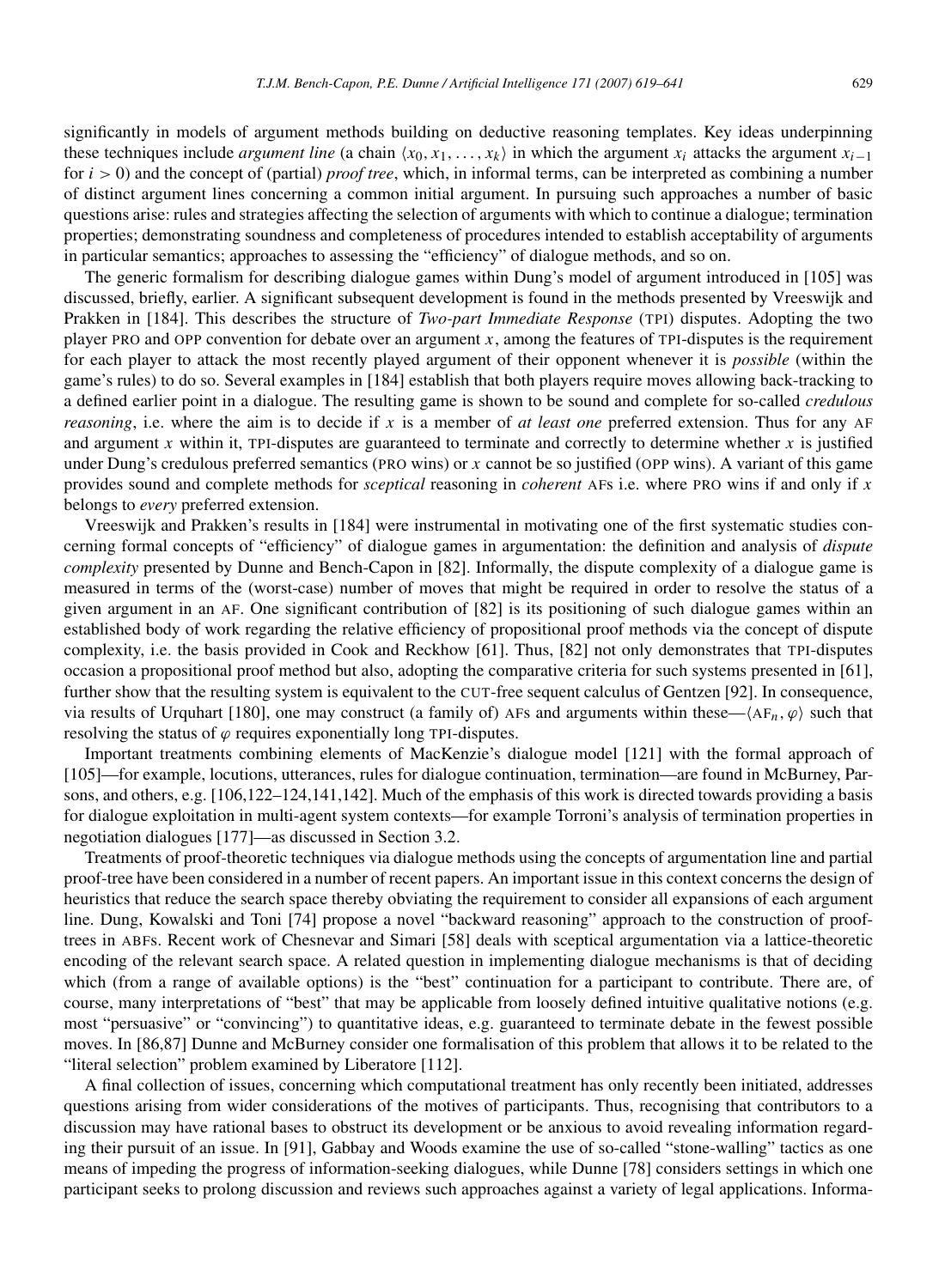tion hiding strategies are examined in a number of recent papers relating to multi-agent systems, e.g. Otterloo [139], Paruchiri et. al [144]. A very preliminary study of computational elements relating to the concept of "hidden agenda"<sup>18</sup> is initiated in [79].

## *3.2. Exploiting argumentation techniques in multi-agent systems*

If the significant interests moving argumentation into AI during the 1980s and early 1990s were driven by its application to non-classical logics, within the last 10 years argumentation technology has increasingly been widely adopted in driving the development of another computational field, also of importance in AI: the paradigm of autonomous agent computing, e.g. as described in Sycara [176], Wooldridge [192].

It is not difficult to account for this interest, the basis for which lies in the key paper of Sycara [175] in which a system for multi-agent negotiation—PERSUADER—is described: negotiation in [175] being presented and treated as a persuasive argumentation process. Automated negotiation mechanisms have long formed a central concern of work in multi-agent systems and the article by Ramchurn et al. [159] in this volume marks a further development of this field. We refer the reader to [159, Section 7] for a more detailed discussion of subsequent work building on [175] in particular the important contributions of Kraus, Sycara and Evenchik [110] and Parsons, Sierra and Jennings [140].

A number of important themes have emerged from such treatments of inter-agent negotiation as an argumentation driven persuasive dialogue: the rationalisation of individual agent contributions as stages in a goal-directed plan; the study of logic-based language formalisms in terms of both syntactic (e.g. the manner in which agents represent contributions to debate, proposals, goals they seek to bring about, etc.) and semantic (e.g. how an agent's perspectives are affected by particular contributions as negotiation progresses) aspects; the development and analysis of formal agent oriented dialogue games; the consideration of comparative criteria for differentiating and classifying dialogue mechanisms, etc. As should be evident from the brief survey presented in Section 2.2 such themes interact heavily with the core body of philosophical and rhetorical theories of dialogue, most notably in the contributions of MacKenzie [121] and Walton and Krabbe [189]. Treatments of such topics forms the object of study in work of Parsons et al. [141–143], Amgoud et al. [8], McBurney et al. [125,126]. A collection of recent articles on the theme of inter-agent communication languages may be found in Dignum [65].

One further feature of argumentation has been influential in encouraging its adoption as an enabling technology for multi-agent systems developments. A central idea advanced in agent-based approaches is that of *autonomy*: agents act as individual entities, often, but not always, attempting to cooperate and coordinate with others. In such environments, however, the actions that an individual agent wishes to perform may conflict with the actions attempted by other agents, e.g. in seeking access to particular limited resources. An agent's understanding and knowledge of its environment (and of its awareness of the perspective of other agents) is likely to be incomplete and uncertain, thereby subject to continual revision. These elements of incomplete knowledge, uncertain information, and the potential for conclusions initially formed subsequently to be rejected are, as we have seen, fundamental to the nature of argumentation. In sum multiagent applications provide a natural arena for formalisms building on the study of argumentation directed towards justifying *actions* (as opposed to beliefs) as the mechanism by which an agent seeks to bring about particular desired *goals*—that is, the study of so-called *practical* reasoning which we review in the next section. Argumentation as an approach for autonomous agents to make decisions is discussed in work of Kakas and Moraitis [109] and the paper by Oren et al. [137] in this volume deals with important aspects regarding reaching agreement in the presence of uncertain (and potentially unreliable) evidence. Observing that individual agents seeking to come to a shared understanding about aspects of their environment require methods by which conflicting evidence concerning this may be assessed and resolved, [137] discuss those factors which must be considered and present a solution approach whose logical framework builds on Josang's Subjective Logic [107].

# *3.3. Practical reasoning*

Arguments are often thought of a set of reasons for a claim, and the claim is typically thought of as being propositional, that such and such is the case. Many arguments are, however, not about whether some belief is true, but

<sup>18</sup> The term "hidden agenda" is attributed to Barsky [24] by Silverman [172].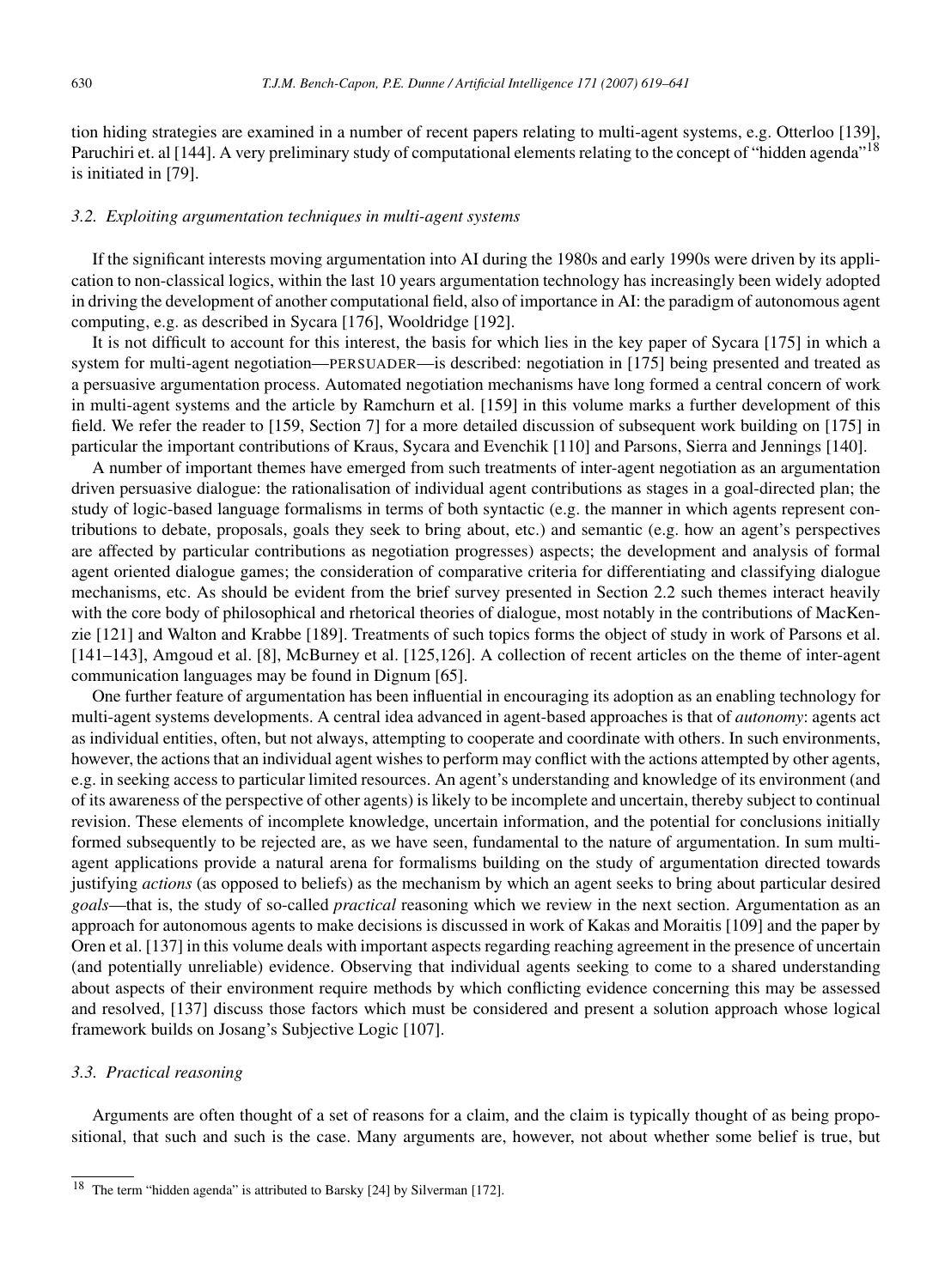about whether some action should or should not be performed. Many dialogue types such as persuasion, deliberation and negotiation can concern what should be *done* in a given situation, rather than what is *true*. Reasoning about what should be done has been seen as a specific topic in Philosophy since the time of Aristotle, and is there termed *practical reasoning*. For a collection of philosophical essays on the topic, see [160].

Practical reasoning has a number of important differences from theoretical reasoning. There may be many ways to achieve a given goal, and so sufficiency of an action to achieve a goal is not enough—it needs to be the best way. Side effects—both beneficial and harmful—need to be considered. Also—and this is an important distinction between practical reasoning and traditional planning systems—it cannot simply be taken as given that the goal itself is worth achieving, or that it should be pursued at the expense of other goals which might be adopted instead. Practical reasoning involves the *selection* of goals as well as their realisation.

Important too is the notion of *direction of fit* [171]. In theoretical reasoning agents are trying to make their beliefs fit the world and, since reality is thought to be the same for all, perfectly rational agents with complete information should be able to come to agreement. When there is disagreement, one agent will be right and the other will be wrong. In contrast, practical reasoning attempts to make the world fit what the agent wants it to be, the point of actions being to change the state of the world so that it is some respects more acceptable to the agent. Different agents may quite properly have different interests and aspirations, and so, even if perfectly rational and in possession of complete information, they may disagree as to what it is best to do. In practical reasoning there is no implication that one is right and one is wrong: each may be right, according to their own perspective.

Representation of such individual perspectives has been built on the notion of "audience" introduced by Perelman [145]. Perelman stressed that the purpose of an argument is to persuade, and whether an argument succeeds in persuading is a function not only of the argument itself but also of the audience to which it is being addressed. It is those hearing the argument that are important in this respect, not the speaker. For example, an argument to cut top rates of tax because it will enable high earners to keep more of their income might persuade captains of industry while leaving their work force entirely unmoved. To convince the latter an argument in terms of increased general prosperity in which all will share must be made. Perelman's notion of audience has been used in AI in work such as [98] and [27]. Although it is particularly important in the context of practical reasoning, Perelman would argue that the notion of audience is important for all arguments, theoretical and practical. In the context of theoretical reasoning, different assumptions and reasoning capabilities may affect the acceptance of an argument. For an exploration of the notion of audiences with respect to theoretical reasoning, see [102] and [103].

Issues relating to practical reasoning have received far less attention than theoretical reasoning, but have become increasingly important as autonomous agents grow in popularity. The autonomy of agents requires them to be able to select, at least to some extent, the goals they will pursue: it is not enough that they find ways to satisfy goals given from outside, or built in at design time. One approach, advocated by Amgoud and Rahwan [157], uses a set of beliefs together with a base of desire rules to produce arguments for which desires to adopt, and then a set of planning rules to determine how to fulfil these desires given the beliefs. Huljstein and van der Torre [101] have also provided a framework for combining goal generation and planning. An alternative approach, represented by the paper by Atkinson and Bench-Capon in this volume [19], uses an ordered set of values to represent the interests and the aspirations of an agent, differences in agents being represented by differences in the value ordering. This value ordering is found to produce arguments by instantiating an argument scheme for practical reasoning [20], goals being selected by reason of their enhancement of some favoured value.

Autonomous agents, by their very nature need to select actions, and perhaps to justify them to others and to persuade and negotiate joint actions with other agents. Of course, theoretical reasoning is an important part of this, since an accurate understanding of the state of the world and the effects of their actions is essential. Practical reasoning is, however, also vitally important if this knowledge of the world is to be put to good use.

#### *3.4. Informal logic: Argument diagrams and schemes*

The arguments we typically encounter, both in the everyday contexts of newspaper editorials, and in scholarly contexts such as philosophical writing, are presented in a rather discursive manner. Examples are accumulated, principles stated, objections raised and countered, and claims made. Understanding such arguments is often helped by an analysis which attempts to establish the components of the argument and the relations between them. Once the claim has been precisely formulated, and the various supporting material identified it becomes much easier to see exactly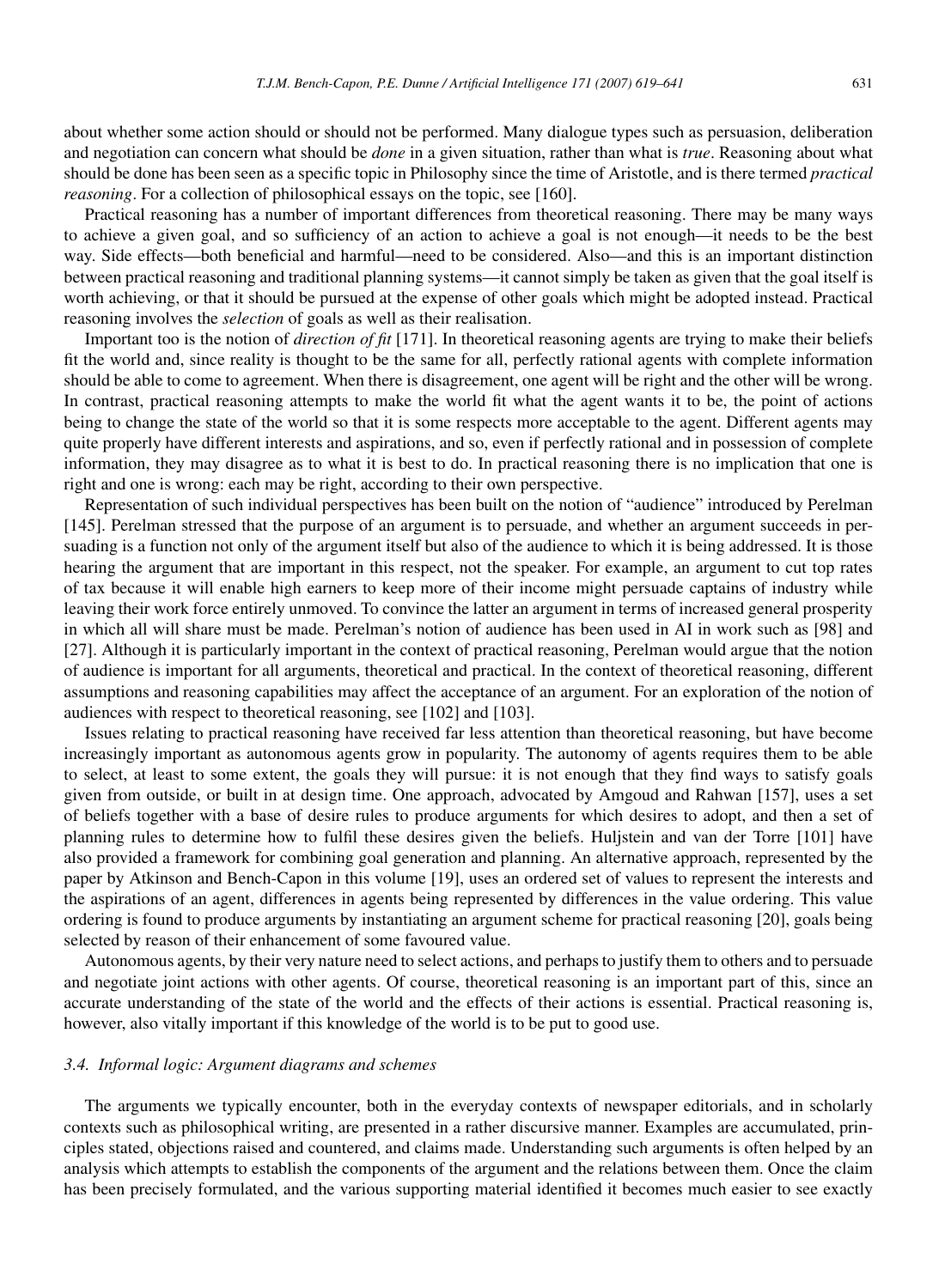what the argument is intended to establish, and whether it does so successfully. Typically implicit assumptions will be identified, and often subtle shifts of meaning will be uncovered. The analysis of arguments in this way has long been the stock in trade of philosophers and critics, but over the last twenty-five to thirty years the study of methods to reformulate arguments has developed into the discipline of informal logic, given considerable impetus by the increasing importance given to the teaching of critical thinking, especially in the United States. There are now many textbooks devoted to this topic, of which [191] and [168] may serve as examples.

Although many of the analyses of arguments are expressed in natural language, there is also a tradition of using diagrams to explicate the relations between the components of the arguments. Early examples are Wigmore [190], who used diagrams to represent the elements of legal cases, and Toulmin [178] who made use of a simple diagrammatic structure to promote thinking about arguments critically.

Whether analysed using text or diagrams, it is a striking feature that the supporting statements produced from the analysis often do not seem to entail the claim. On one view, *deductivism*, such arguments are claimed to be elliptical, with some premises that are hidden. This view leads its exponents to reconstruct such arguments, by treating the assumptions as implicit premises which when added yield a deductive argument. This view underlies a good deal of thinking about argument in AI: it is perhaps the standard approach to define an argument as a sequence of inference steps, either in a classical or a non-monotonic logic (see e.g. [47] for a recent definition of argument in these terms). In informal logic, however, deductivism is not universally accepted, on the grounds that such a restrictive model fails to do justice to the richness and variety of arguments found in natural language. As will be discussed below, the view that not all arguments can be reconstructed as deductive arguments has also received attention in AI.

An important tool in early informal logic was the study of *fallacies* as discussed in Section 2.2—patterns of poor reasoning which somehow mimic good reasoning—and a number of patterns of fallacious reasoning were identified. There is, however, another side to this: some of these patterns do indeed seem to present instances of good reasoning. The stereotypical patterns of good reasoning are often termed *argument schemes*. Consider "if *p* then *q*, and *q*, so *p*". At one level this is simply fallacious, the fallacy of affirming the antecedent. Often, however, this pattern is used to express a perfectly good argument based on "inference to the best explanation". Of course, to be a good argument, not only does the antecedent have to be an explanation of the consequent, but all other potential explanations of the consequent have to be considered, and this particular antecedent chosen as the best explanation.

The deductivist approach would be to enumerate all explanations, and demonstrate the falsity of all explanations other than the favoured one.<sup>19</sup> It is, however, often impractical to enumerate all the explanations, and even more so to eliminate all the alternative explanations. Instead it is possible to give a more procedural account in terms of *argument schemes*, e.g. [186]. Here the instantiation of an argument scheme such as "inference to the best explanation" gives a *presumptive* justification for the conclusion. The argument scheme is, however, subject to a number of critical questions characteristic of the scheme, such as, for inference to the best explanation, *is there an alternative explanation?*, which challenge this presumption. On this view, the presumptive conclusion will stand unless some alternative explanation is produced. Should such an alternative explanation be produced, the presumption can be defended by showing it to be false, or at least inferior to the original explanation. This has great appeal for modelling reasoning against a background of incomplete information and limited resources, both of which are common in AI. The conclusion is justified not by demonstration, but by withstanding the appropriate critical procedure in the particular circumstances. This then leads to the consideration of what argument schemes should be accepted, and what critical questions are associated with them. Ref. [186] lists more than twenty schemes, but the list is extensible. Another set of argument schemes can be found in [145].

In recent years, there has been important cross fertilisation between informal logic and computer science. The practise of argument diagramming is an area which can be effectively supported with computer tools, providing computer support, and argument diagrams offer an attractive way of presenting the fruits of automatic reasoning. During the 1990s, one main focus was on Toulmin's diagrammatic argument scheme: [128] and [120] provide two early examples. Another very influential tool, not based on Toulmin, was gIBIS [60]. A more general tool in current use is Araucaria [162]. Araucaria gives a general way of building up argument diagrams, includes facilities for representing argument schemes, and allows for the translation between the original diagrams of Araucaria and diagrams in the

<sup>&</sup>lt;sup>19</sup> It is often said that the great fictional detective Sherlock Homes is wrongly called the "Master of Deduction" since he explains his method as "when you have eliminated the impossible, whatever remains, however improbable, must be the truth", which is abduction. It is, however, a deductivist interpretation of abduction.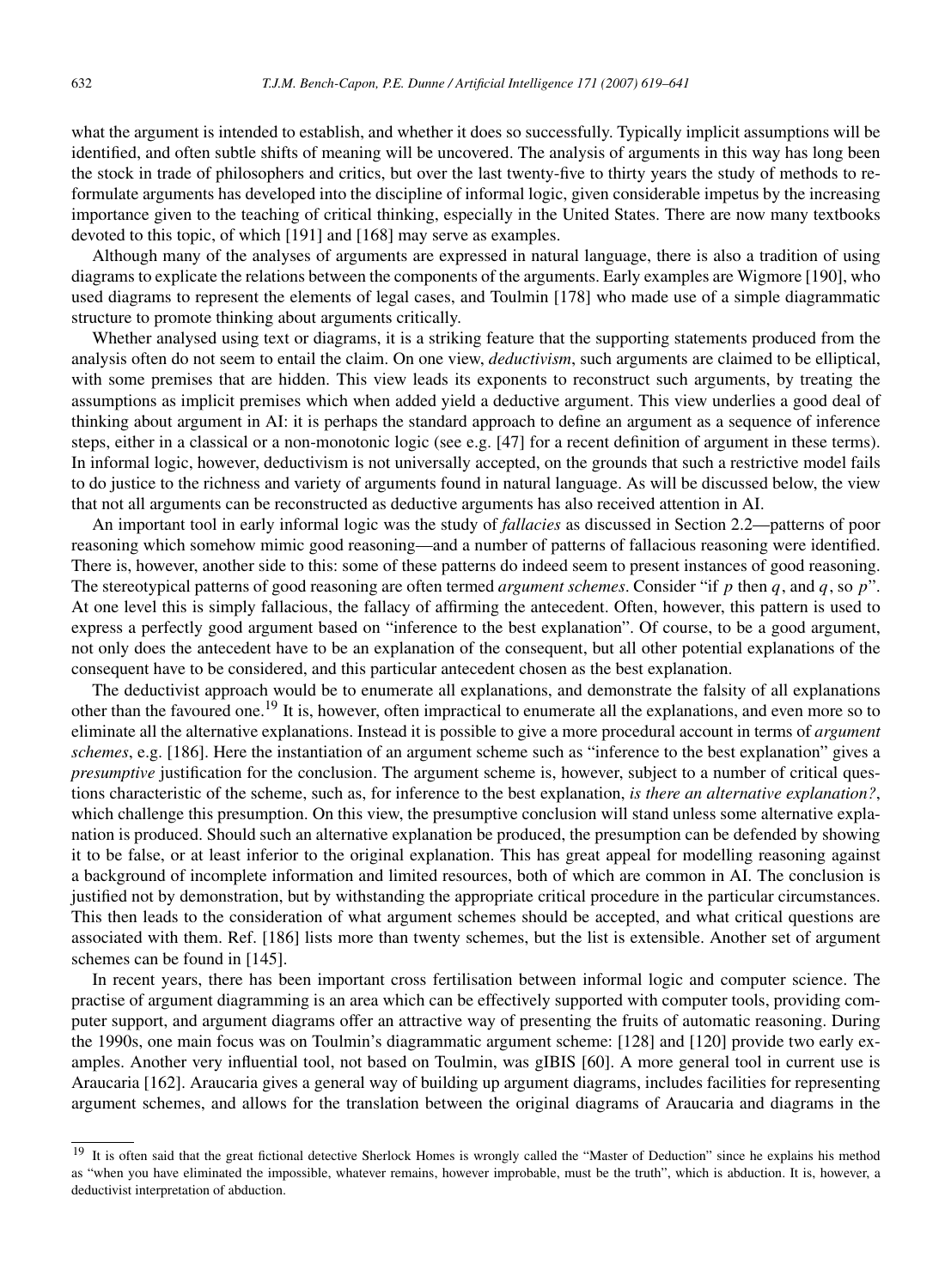forms introduced by Toulmin and Wigmore. While use of Araucaria has tended to focus on specific arguments, other tools, such as Claimaker and Compendium developed at the Knowledge Media Institute of the Open University were intended to give an overview of an entire body of thought across a number of authors, such as the Turing machine intelligence debate (e.g. [111,179]).

The advance of the World Wide Web also made the vision of an on-line resource of modelled arguments being available to all, and of this resource being made extensible in the manner of Wikipedia. For an example of the traditional textual modelling of the arguments of Aristotle and Plato see the Archelogos Project of Scaltsas [11]; with respect to diagrams, many of the other tools mentioned above are also available to be used over the Web. As this vision spreads there has been an attempt to bring together various strands of this work and to produce a standard for representing and exchanging arguments. This has resulted in the Argument Interchange Format (AIF) [56]. A development of AIF designed to enable the provision of a large corpus of represented arguments on-line is the topic of the paper by Rahwan et al. [158] in this volume.

There has been an increasing interchange between informal logicians and argumentation people in computer science, and a number of interdisciplinary events have been organised, fostering collaboration, e.g. [161]. From these collaborations interest in argumentation schemes has flourished. The notion of presumptive arguments as the instantiation of argument schemes subject to critical questioning has particularly influenced two of the papers in this volume: Gordon et al. [97], emphasise the procedural nature of justification using a generalised argument scheme while Atkinson and Bench-Capon [19] offer a detailed exploration of a particular argument scheme and its critical questions.

#### *3.5. Specialist domains and applications*

There are a number of particular disciplines in which argumentation is central, and which have particular styles of argument associated with them. One such area which has been the subject of a good deal of argumentation related AI research is Law (see [166] for a survey of AI and Law research, and for overviews of argumentation in AI and Law see [33,34]). Argumentation is particularly important in law: a legal case typically centres on a conflict between two parties which is resolved by each side producing arguments in an effort to persuade the judge that their side is right. The judge then decides which party to favour, and publishes a decision in which he argues why his decision is justified. Modelling legal reasoning can then be seen, to a large extent, in terms of modelling argument, and so it is unsurprising that attempts to understand legal argumentation have been a key strand in AI and Law.

One of the earliest AI and Law projects was the Taxman project of Thorne McCarty ([127] provides a good summary). The idea there was to model the argument of the majority and minority opinions of the Supreme Court decision in a famous tax case, *Eisner vs Macomber*, which had centred on whether a particular share issue was income or not. That case is quite representative of legal argument: there are things to be said on both sides, and the verdict was in doubt and—as the existence of a minority decision testifies—it is even possible to justify finding for either party.

In the 1980s argumentation in law was pursued by the influential HYPO project of Rissland and Ashley [14], which modelled arguing with cases in the field of US Trade Secrets Law. Important features of this system were the modelling of adversarial argument as a three ply structure, where a case is first cited, then contested by the other party, before finally the original party is allowed a chance to rebut, and the modelling of facts as *dimensions* so as to allow for hypothetical cases to be created by strengthening or weakening cases in particular respects. This work broke into two strands, CABERET [174], which identified a set of argument moves and strategies, and CATO [3], which was designed to teach the HYPO style of reasoning with cases to law students. Another important paper in this tradition was [119], which extended the notion of argument moves to include the restatement of positions to uncover the rationale underlying the position, the better to identify the point at which to attack it.

This work, predominately from the US, concentrated on cases and arguments based on precedent cases. In Europe the focus had rather been on the representation of law, particularly statute law, as rules. A key problem with such representations was that the rules were often conflicting, and of uncertain application because they contained open textured terms. Although argumentation had long been suggested as an approach to resolving open texture [35], it was not until [73] offered a way of approaching conflict, defeasibility and reinstatement in terms of argumentation frameworks that argument became accepted as central to rule based approaches. Prakken, e.g. [153], was particularly influential in promoting the idea that the conflicting arguments generated from the rule based representation should be evaluated by being organised into a Dung-style argumentation framework in order to resolve conflict. Once argumentation had become appreciated by the rule based exponents of AI and Law, the divide between rule based and case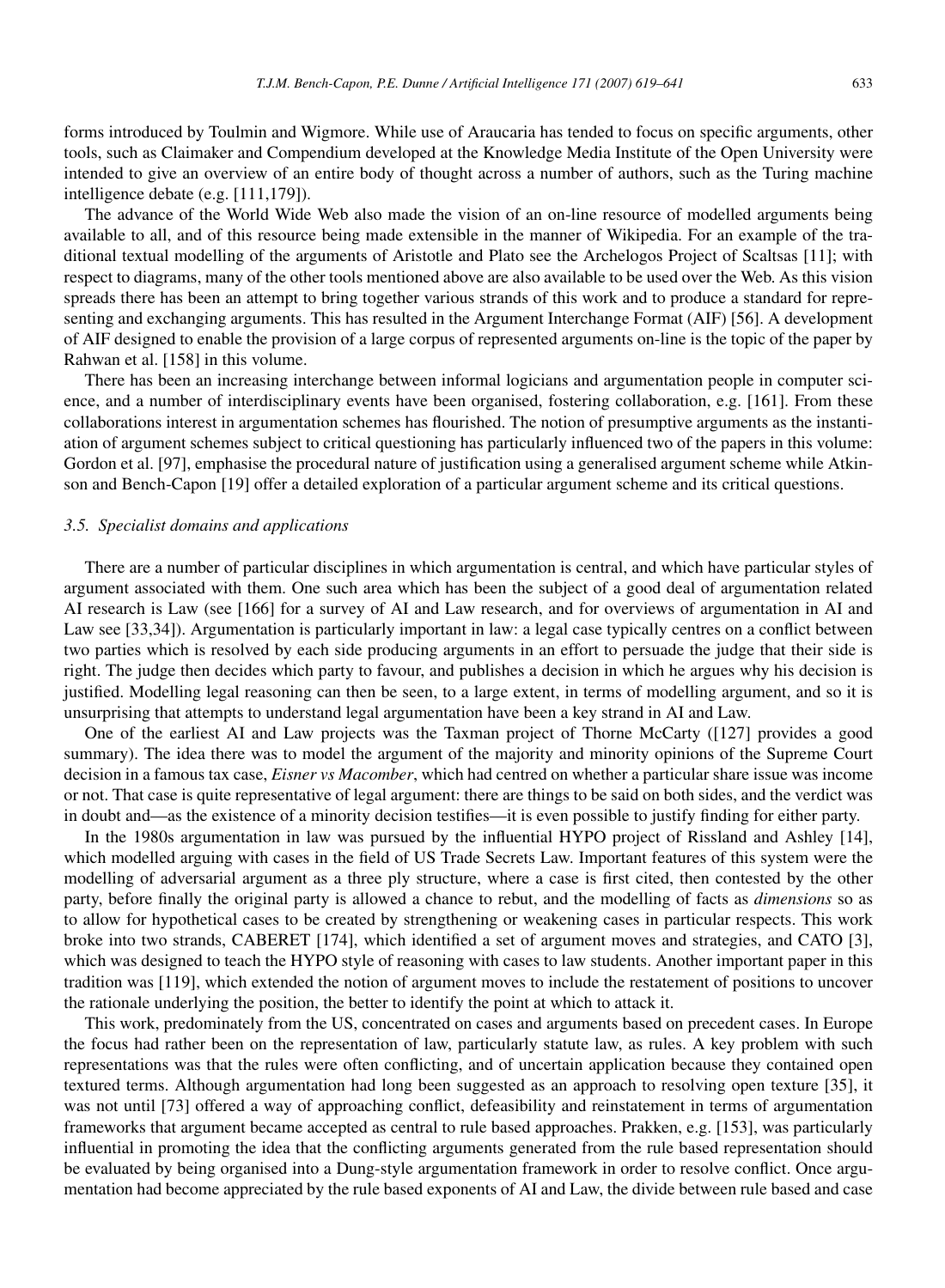based argumentation narrowed, and the integration of the approaches was further facilitated by work which modelled HYPO style reasoning in rule based terms, such as [156].

Another important theme relevant to argumentation in AI and Law relates to modelling legal reasoning as a *dialogue game*. This approach was introduced into AI and Law by Gordon's *Pleadings Game* [96], which modelled the pre-trial process of pleading, designed to identify which aspects of a case were agreed and which were disputed. The key element here was that dialogue was used to model the *process* of a legal dispute, appealing to the notion of procedural justice, whereby a decision derives its validity from being the output of a properly conducted procedure. There followed a number of legally directed dialogue games, such as [26,113,114,181]. The emphasis on argumentation as a dialectical process is reflected in the papers by Gordon et al. [97] and Artikis et al. [13] in this volume. Another important domain in which argumentation has been applied is that of medicine and one early demonstration of its effectiveness in this context is provided in work of Fox et al. [90]. The paper by Mozina et al. [132] in this volume describes the use of argumentation to enhance a Machine Learning technique also relates to medicine, but an earlier application applied the same technique in the legal domain [133].

This brief discussion of argumentation in AI and Law shows it to be good example of how developments in argumentation techniques, such as case based techniques, dialogue and the argumentation frameworks of Dung, have been absorbed into a particular area of application, and developed within it, driven by particular problems and needs arising from that domain. These developments have then fed back into argumentation generally. Although none of the papers in this volume are specifically directed to law, several of the authors are stalwarts of that field (Sergot, Bench-Capon, Gordon and Prakken have all been Programme Chairs of the biennial International Conference on AI and Law, and many of the other authors have also published in AI and Law).

## *3.6. Other important trends*

The themes discussed over the preceding sections reflect the principal trends of interest to the articles contributing to this volume. It would be inappropriate, however, to regard these as defining the entire scope of argumentation in AI. For this reason we now very briefly outline a select number of areas which, although not explicitly considered in subsequent articles, merit some discussion. Considerations of space prevent a more detailed analysis of these fields and interested readers are directed to the references indicated and their associated bibliographies for more extensive treatments.

A formal model of argumentation with some features in common with both AF and ABF methods is found in *Deductive Argument Frameworks*. These model an argument for a claim  $p$  as a pair  $\langle S, p \rangle$  wherein  $S$  is a collection of (propositional) formulae (called the *support*) drawn from a knowledge-base  $\Delta$  and whose collective acceptance (logically) entails the *conclusion p*. The usual concept of "attack" that is adopted is that of the conclusion of one argument being inconsistent with the support for another. Treatments of argumentation using this model are provided in a series of papers by Besnard and Hunter [39,40,102,103]; the relationship between deductive frameworks and AFs is examined in a recent paper of Wooldridge et al. [193]. A number of current issues within this model are the subject of Hunter's *Argumentation Factory* project [15].

The fact that information used in argumentation is often uncertain suggests probability theory as a natural analytic approach to adopt. In consequence a number of models of *probabilistic argumentation* have been put forward. The series of papers by Benferhat, Dubois, and Prade [36–38] and the, more recent, analyses of Amgoud and Prade [6,9, 10] provide excellent exemplars of such methods. Other related work builds on concepts of *possibilistic logic* and has been developed in recent papers of Alsinet et al. [1,2].

Treatments of *natural language* and argumentation date back to the foundational work of Birnbaum et al. [42] and Alvarado and Dyer [4,5]. An important recent trend in natural language studies has been in the direction of *generating* natural language arguments rather than the interpretative analysis that underpins earlier work. The articles by Green and Carberry [99], Walker et al. [185] and Carenini and Moore [49] provide a good overview of these recent trends in natural language approaches to argumentation.

We conclude this short summary by noting one area of activity which is only just beginning to be developed in the study of argumentation in AI. In our analysis of Dung's work [73], one aspect of this which was not considered is—as emphasised in the title of [73]—its relationship with classical game-theory as pioneered by von Neumann and Morgenstern [136]. The question of how extension-based semantics in AFs relate to classical concepts of solutions within *n*-player games, e.g. as described in Osborne and Rubinstein [138]—has been reviewed in work of Rombouts [163].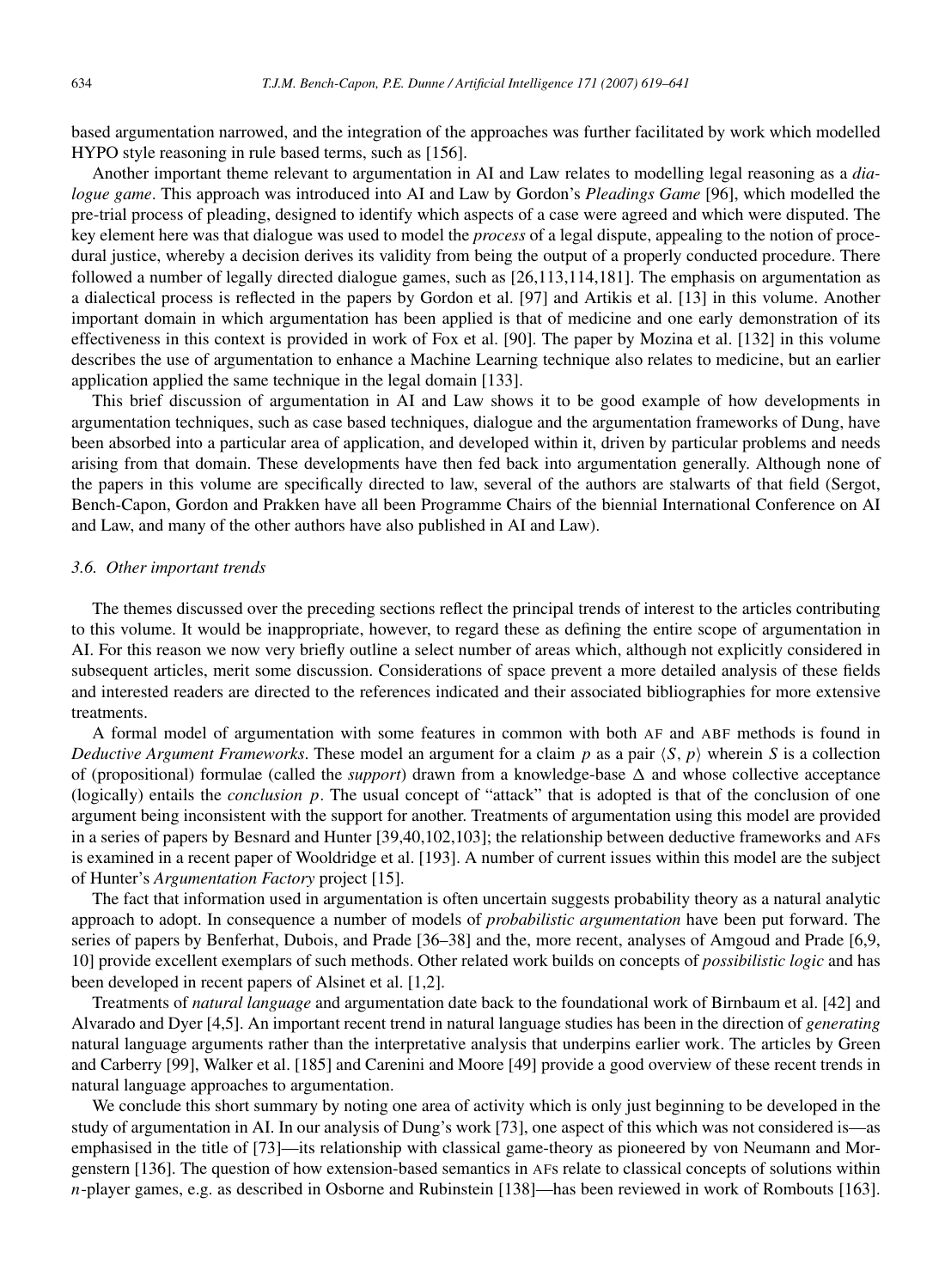Of particular interest is the extent to which AI study of argumentation can benefit from (and, indeed, contribute to) the well-established theory of debate in game-theoretic economic models. A typical and accessible treatment of argumentation in such models is provided in Glazer and Rubinstein [94].

## **4. Summary**

As we have seen, argumentation covers a wide range of approaches and concerns, and has drawn on influences from a number of sources. In this volume we have selected from the substantial number of good quality submissions a set of papers intended to reflect this diversity both of approach and concern.

Several of the papers build on abstract argumentation frameworks as introduced by Dung. Central to these argumentation based frameworks, are extension based semantics, but a number of competing semantics have been proposed. The paper by Dung et al. considers one such alternative—the ideal semantics—an underlying motivation of which is to provide an extension-based form that relaxes the extreme sceptical requirements of Dung's grounded semantics while being less credulous than admissibility semantics. The paper by Baroni and Giacomin attempts to bring some principle and order to the treatment of extension-based semantics by proposing a number of criteria by which such semantics can be evaluated, and applying these criteria to a representative range of existing proposals. This systematic exploration of the strengths and weaknesses of the various different semantics provides an excellent overview of what has been proposed and the issues at stake. The need to identify extensions of various types in argumentation frameworks in order to evaluate the status of the arguments within them gives rise to a number of decision problems, several of which have been shown to be computationally intractable, although efficient decision procedures may exist if certain restrictions are imposed. Argumentation frameworks are naturally represented as graphs, and the paper by Dunne examines the complexity properties of argument frameworks which are subject to certain graph theoretic restrictions. These restrictions are shown to have positive results for some decision problems, although others remain intractable. Most work on argumentation frameworks has investigated a single structure. In many applications, however, argumentation frameworks may be developed independently. If several such frameworks are developed, there may be arguments that are included in some but not all, and there may be disagreement with respect to the attack relation. In order for the different perspectives to be pooled, the various frameworks need to be merged, and the differences between them reconciled to achieve some kind of consensus. The paper by Coste-Marquis et al. investigates issues relating the merging of Dung-style frameworks. They show that simple voting is not adequate, and offer a general framework in which the frameworks can be merged in a principled manner. The problem of extracting a consensus from a group of agents with different perspectives is also the topic of the paper by Nielsen and Parsons. In their treatment, however, each agent is equipped with a Bayesian network, and their approach is to provide an open framework in which the agents can use argumentation to arrive at an agreed network. In their framework the agents can, in a distributed fashion, explore the consequences of various compromises, and so judge which are acceptable.

Dialogues, especially dialogues between agents, are an important way of exploiting argumentation in systems. In order for agents to engage in dialogue there must be some protocol which both parties will follow in order to make sense of the exchanges. The paper by Artikis et al. gives an example of this work by providing a specification in the action language  $C+$  [93] of a protocol based on a formal procedure for dispute resolution. This takes into account the physical capabilities of the agents concerned, the rules of the protocol itself, and importantly the normative consequences of these rules for the agents, the sanctions they incur for non-compliance, and the enforcement of these sanctions. In the context of agents, negotiation has been an important area in which argumentation techniques have been applied. In a multi-agent system, negotiation may have social aspects, in that a negotiation may often be part of a series of encounters. In addition to presenting a framework for argumentation based negotiation, the paper by Ramchurn et al. investigates the effect on negotiation of the opportunity to make promises offering rewards in future negotiations in return for concessions in the current negotiation. Their theoretical approach is reinforced by an empirical study which shows that this can improve both the efficiency of the negotiation and the utility of the deals. Another important feature of agents is that they take in information from their environment and need to form and adjust their beliefs on the basis of this evidence. Reasoning with evidence is the subject of the paper by Oren et al. who provide a framework for arguing about evidence based on Subjective Logic which allows for important factors such as accrual of evidence and burden of proof to be taken into account. The work is set in a dialogical context in which different agents may have different utilities associated with particular facts being accepted.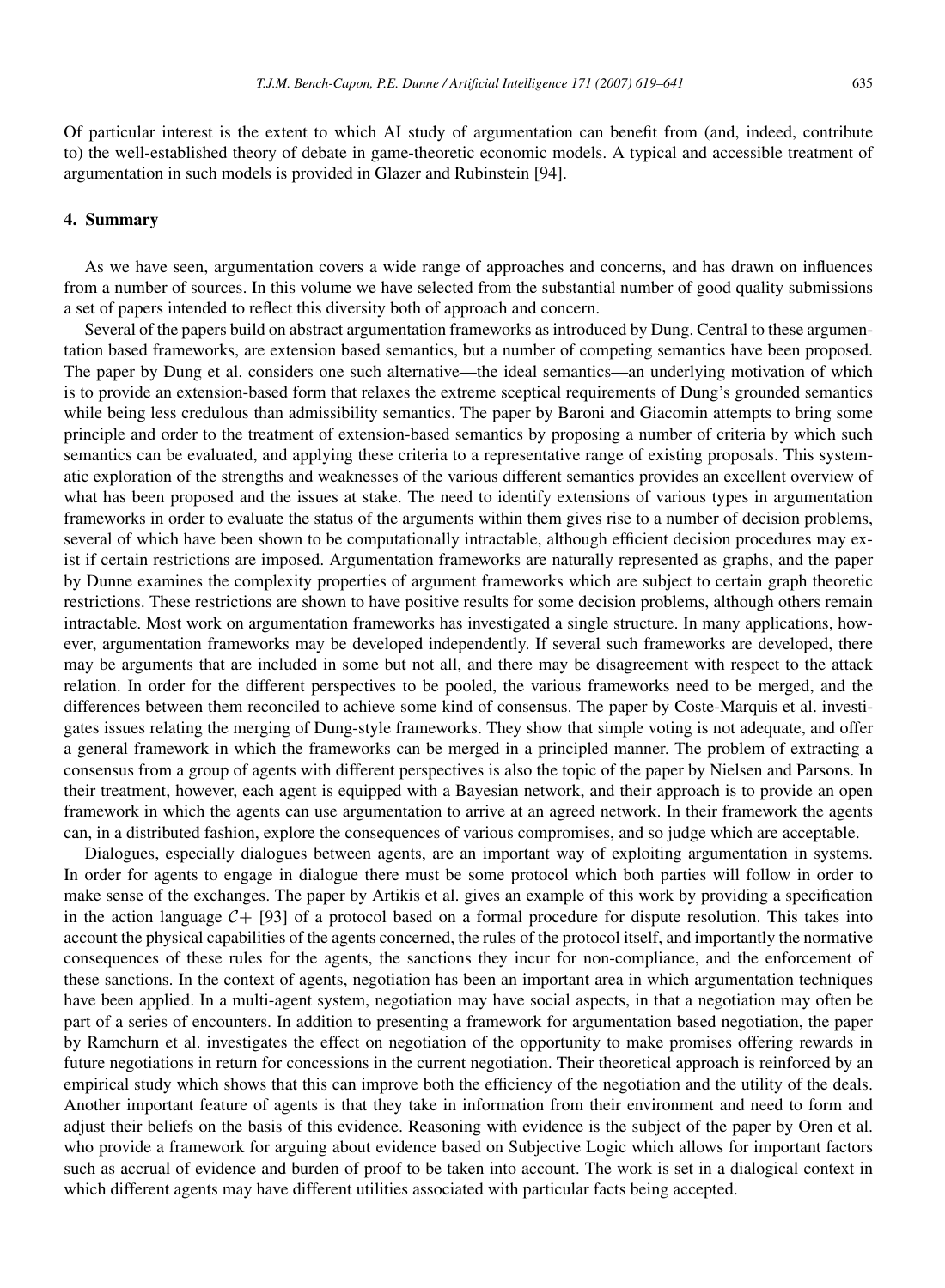An important import into AI argumentation from informal logic is the notion of argument schemes. Oren et al. make use of several schemes appropriate to evidential reasoning. The paper by Atkinson and Bench-Capon provides an indepth exploration of a single argument scheme, designed to justify choices about what should be done in particular situations. Of prime importance here is the notion of critical questions, the means by which the presumption given by the instantiation of the scheme can be challenged, and the mechanisms by which the subjective aspects of choice can be captured by taking into account the individual interests and aspirations of the agent making the choice. The notion of arguments schemes is also central to the paper of Gordon et al. which provides a general framework in which argument schemes and their associated critical questions can be represented. The framework emphasises the procedural nature of argumentation, the burdens of presentation and persuasion placed on those engaged in argumentation and the standards of proof required to discharge them, all of which are required to ascertain the dialectical status of the claims being advanced.

Also drawing inspiration from work on informal logic, the paper by Rahwan et al. describes a vision of a world wide web of argumentation, which can act as an extensible repository of represented arguments. Based on a proposed standard for argument interchange, they describe an open platform for representing arguments, and for building interlinked and dynamic argument networks to form a publicly available resource.

The final paper, by Mozina et al., presents an interesting example of how argumentation can be used to give a novel take on a traditional problem. They show how argumentation can be applied in Machine Learning by using arguments from an expert to guide the learning of concepts using an adapted rule induction algorithm. Argumentation is able both to improve efficiency by focusing search, and to improve the quality of the rules induced by making them closer to the terms in which they would be expressed by the expert.

Computational treatments of argumentation with reference to AI are now the subject of a number of wellestablished meetings, e.g. ArgMAS within the workshop programme of AAMAS, Computational Models of Natural Argument (CMNA) alternating between ECAI and IJCAI; a biennial conference (COMMA) [59] was inaugurated in 2006 and is intended to complement these workshops. Also of interest are the number of large-scale argumentation related research projects which are currently in progress. Among such are ASPIC [16] addressing issues arising in the provision of argumentation services and ARGUGRID [12] aiming to exploit argumentation technology as a foundation for Semantic Grid applications.

The contributions to this volume show the range of work currently being produced in argumentation in AI and we hope that these will encourage specialists from AI fields where such ideas have yet fully to be exploited to consider what argumentation techniques may have to offer them. From the diversity of contributions and their background as outlined within this introduction, a number of points are evident: that argumentation in AI now informs the development of many, historically core, AI topics; and that the computational treatment of argumentation has evolved from the abstract models pioneered in [43,73], through methodologies offering effective realisations of argumentation techniques, to practical implementations directed at concrete applications. Most significantly, however, that the body of theory, techniques, and applications we have discussed is very far from encompassing a final, definitive description of the scope and limits of what argumentation-based approaches can offer to the furtherance of AI as a scientific discipline: many questions remain unresolved, many avenues unexplored, and many applications offer a wealth of possibilities for future work. When people participate in reasoned debate they are engaging in argumentation not demonstration. Thus argumentation, rather than logical demonstration, should be seen as the core technique for justifying claims.

## **Acknowledgements**

The 12 articles appearing in this volume were selected from a total of 30 papers submitted for publication in this special issue. The task of finalising this selection would have been impossible without the detailed analyses in the reports of more than 50 reviewers. We are happy to take this opportunity to thank the reviewers for their diligent and thorough efforts in contributing to this volume. In addition we thank Mike Wooldridge for providing many useful observations on an earlier version of the introduction. We are also extremely grateful to Anki Rune for her work on behalf of AIJ in tracking the progress of submitted articles and minimising the administrative complexities that would otherwise have arisen. Finally we thank Ray Perrault for his encouragement and support of this special issue.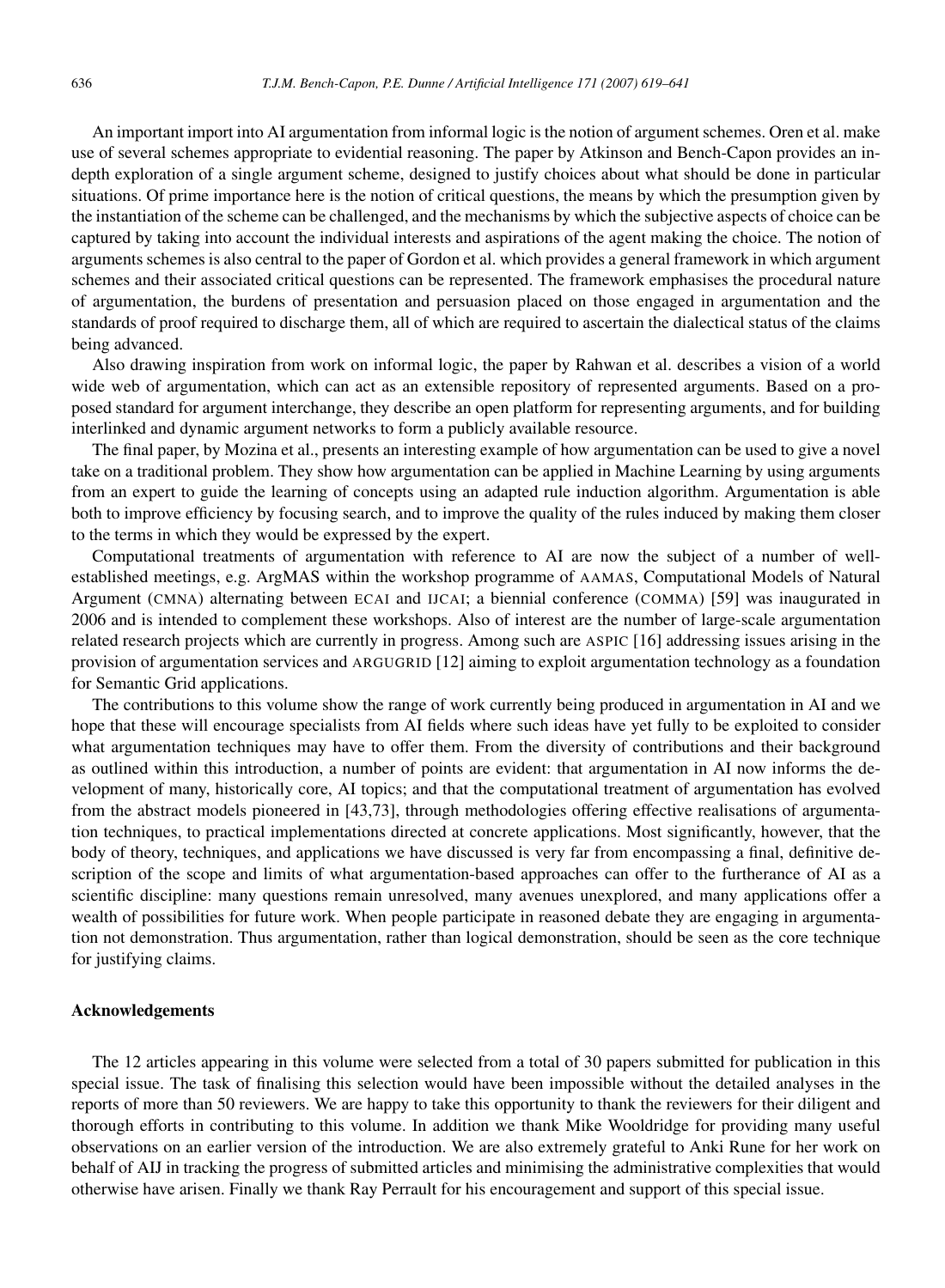### **References**

- [1] T. Alsinet, C. Chesnevar, L. Godo, S. Sandri, Modeling defeasible argumentation within a possibilistic logic framework with fuzzy unification, in: Proc. 11th IPMU, 2006, pp. 1228–1235.
- [2] T. Alsinet, C. Chesnevar, L. Godo, S. Sandri, G. Simari, On the computation of warranted arguments within a possibilistic logic framework with fuzzy unification, in: Proc. 11th NMR, 2006, pp. 227–236.
- [3] V. Aleven, Teaching case based argumentation through an example and models, Ph.D. thesis, The University of Pittsburgh, 1997.
- [4] S. Alvarado, M. Dyer, Analogy recognition and comprehension in editorials, in: Proc. 7th Annual Conf. of the Cogn. Sci. Soc., 1985, pp. 228– 235.
- [5] S. Alvarado, M. Dyer, Understanding analogies in editorials, in: Proc. 9th IJCAI, 1985, pp. 845–847.
- [6] L. Amgoud, J.-F. Bonnefon, H. Prade, An argumentation-based approach to multiple criteria decision, in: Proc. 8th ECSQARU, 2005, pp. 269–280.
- [7] L. Amgoud, C. Cayrol, A reasoning model based on the production of acceptable arguments, Ann. Math. AI 34 (2002) 197–215.
- [8] L. Amgoud, S. Parsons, N. Maudet, Argument, dialogue and negotiation, in: Proc. 14th ECAI, 2000, pp. 338–342.
- [9] L. Amgoud, H. Prade, Using arguments for making decisions: a possibilistic logic approach, in: Proc. 20th UAI, 2004, pp. 10–17.
- [10] L. Amgoud, H. Prade, Explaining qualitative decision under uncertainty by argumentation, in: Proc. 21st AAAI, 2006, pp. 219–224.
- [11] http://www.archelogos.com/, April, 2007.
- [12] http://www.argugrid.org/, September 2006.
- [13] A. Artikis, M. Sergot, J. Pitt, An executable specification of a formal argumentation protocol, Artificial Intelligence, this volume, 2007.
- [14] K. Ashley, Modeling Legal Argument: Reasoning with Cases and Hypotheticals, MIT Press, Cambridge, MA, 1990.
- [15] http://www.cs.ucl.ac.uk/staff/a.hunter/projects/af/, Autumn 2006.
- [16] http://www.argumentation.org/.
- [17] K. Atkinson, What should we do?: Computational representation of persuasive argument in practical reasoning, Ph.D. thesis, Dept. of Comp. Sci., Univ. of Liverpool, 2005.
- [18] K. Atkinson, Value-based argumentation for democratic decision support, in: P.E. Dunne, T.J.M. Bench-Capon (Eds.), Computational Models of Argument (Proc. COMMA 2006), in: Frontiers in Artificial Intelligence and Applications, vol. 144, IOS Press, 2006, pp. 47–58.
- [19] K. Atkinson, T.J.M. Bench-Capon, Practical reasoning as presumptive argumentation using action based alternating transition systems, Artificial Intelligence, this volume, 2007.
- [20] K. Atkinson, T. Bench-Capon, P. McBurney, Computational representation of practical argument, Synthese 152 (2) (2006) 157–206.
- [21] P. Baroni, M. Giacomin, Solving semantic problems with odd-length cycles in argumentation, in: Proc. 7th European Conf. on Symbolic and Quantitative Approaches to Reasoning With Uncertainty (ECSQARU), in: Lecture Notes in Artificial Intelligence, vol. 2711, Springer-Verlag, 2003, pp. 440–451.
- [22] P. Baroni, M. Giacomin, On principle-based evaluation of extension-based argumentation semantics, Artificial Intelligence, this volume, 2007.
- [23] P. Baroni, M. Giacomin, G. Guida, SCC-recursiveness: a general schema for argumentation semantics, Artificial Intelligence 168 (1–2) (2005) 162–210.
- [24] A.J. Barsky IIIrd., Hidden reasons some patients visit doctors, Ann. Intern. Med. 94 (1981) 492–498.
- [25] R. Ben-Eliyahu, R. Dechter, Default reasoning using classical logic, Artificial Intelligence 84 (1–2) (1996) 113–150.
- [26] T.J.M. Bench-Capon, Specification and implementation of Toulmin dialogue game, in: J.C. Hage, et al. (Eds.), Legal Knowledge Based Systems, 1998, pp. 5–20.
- [27] T.J.M. Bench-Capon, Persuasion in practical argument using value-based argumentation frameworks, J. Logic Comput. 13 (3) (2003) 429– 448.
- [28] T.J.M. Bench-Capon, Agreeing to differ: modelling persuasive dialogue between parties with different values, Informal Logic 22 (3) (2003) 231–245.
- [29] T.J.M. Bench-Capon, F. Coenen, P. Orton, Argument based explanation of the British Nationality Act as a logic program, Computers, Law and AI 2 (1) (1993) 53–66.
- [30] T.J.M. Bench-Capon, S. Doutre, P.E. Dunne, Audiences in argumentation frameworks, Artificial Intelligence 171 (2007) 42–71.
- [31] T.J.M. Bench-Capon, P.E. Dunne, P.H. Leng, Interacting with knowledge-based systems through dialogue games, in: Proc. 11th Annual Conf. Expert Systems and their Applications, 1991, pp. 123–130.
- [32] T.J.M. Bench-Capon, P.E. Dunne, P.H. Leng, A dialogue game for dialectical interaction with expert systems, in: Proc. 12th Annual Conf. Expert Systems and their Applications, 1992, pp. 105–113.
- [33] T.J.M. Bench-Capon, J.B. Freeman, H. Hohmann, H. Prakken, Computational models, argumentation theories and legal practice, in: C. Reed, T.J. Norman (Eds.), Argumentation Machines. New Frontiers in Argument and Computation, Kluwer, 2004, pp. 85–120.
- [34] T.J.M. Bench-Capon, H. Prakken, Argumentation, in: A.R. Lodder, A. Oskamp (Eds.), Information Technology & Lawyers: Advanced Technology in the Legal Domain, from challenges to daily routine, Springer-Verlag, 2006, pp. 61–80.
- [35] T. Bench-Capon, M. Sergot, Towards a rule based representation of open texture in law, in: C. Walter (Ed.), Computing Power and Legal Reasoning, Greenwood Press, 1989, pp. 39–60.
- [36] S. Benferhat, D. Dubois, H. Prade, Argumentative inference in uncertain and inconsistent knowledge bases, in: Proc. 9th UAI, 1993, pp. 411– 419.
- [37] S. Benferhat, D. Dubois, H. Prade, Non-monotonic reasoning, conditional objects and possibility theory, Artificial Intelligence 92 (1997) 259–276.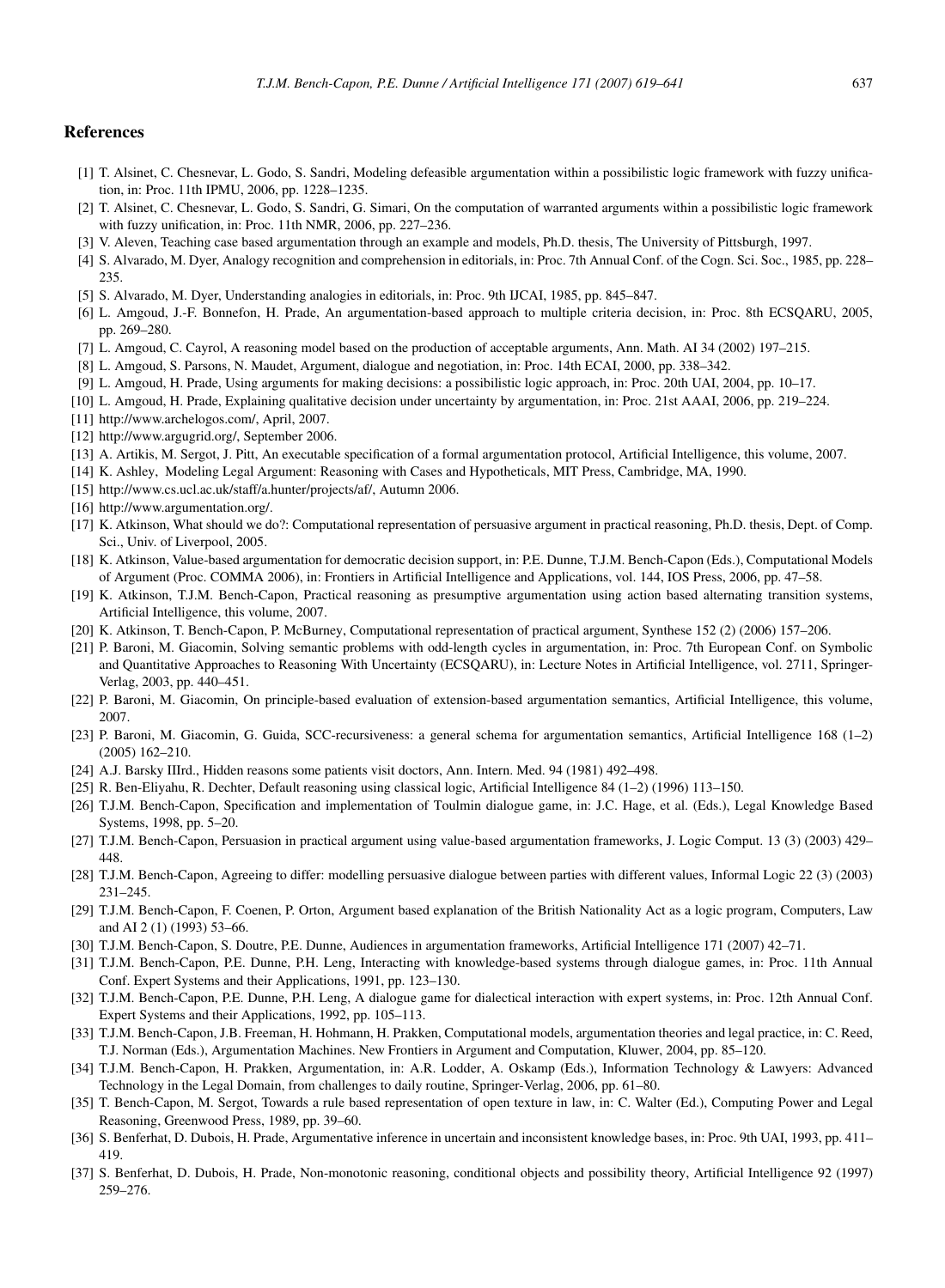- [38] S. Benferhat, D. Dubois, H. Prade, Possibilistic and standard probabilistic semantics of conditional knowledge bases, J. Logic Comput. 9 (6) (1999) 873–895.
- [39] P. Besnard, A. Hunter, A logic-based theory of deductive arguments, Artificial Intelligence 128 (1–2) (2001) 203–235.
- [40] P. Besnard, A. Hunter, Practical first-order argumentation, in: Proc. 20th AAAI, 2005, pp. 590–595.
- [41] F. Bexe, H. Prakken, C. Reed, D. Walton, Towards a formal account of reasoning about evidence: argumentation schemes and generalisations, Artificial Intelligence and Law 11 (2–3) (2003) 125–165.
- [42] L. Birnbaum, M. Flowers, R. McGuire, Towards an artificial intelligence model of argumentation, in: Proc. AAAI 1980, 1980, pp. 313–315.
- [43] A. Bondarenko, P.M. Dung, R.A. Kowalski, F. Toni, An abstract, argumentation-theoretic approach to default reasoning, Artificial Intelligence 93 (1–2) (1997) 63–101.
- [44] G. Brewka, A reconstruction of Rescher's theory of formal disputation based on default logic, in: Proc. 11th ECAI, 1994, pp. 366–370.
- [45] G. Brewka, Dynamic argument systems: a formal model of argumentation processes based on situation calculus, J. Logic Comput. 11 (2) (2001) 257–282.
- [46] M. Caminada, Semi-stable semantics, in: P.E. Dunne, T.J.M. Bench-Capon (Eds.), Computational Models of Argument (Proc. COMMA 2006), in: Frontiers in Artificial Intelligence and Applications, vol. 144, IOS Press, 2006, pp. 121–130.
- [47] M. Caminada, L. Amgoud, An axiomatic account of formal argumentation, in: Proc. AAAI05, 2005, pp. 608–613.
- [48] M. Caminada, L. Amgoud, On the evaluation of argumentation formalisms, Artificial Intelligence 171 (2007) 286–310.
- [49] G. Carenini, J.D. Moore, Generating and evaluating evaluative arguments, Artificial Intelligence 170 (11) (2006) 925–952.
- [50] C. Cayrol, C. Devred, M.C. Lagasquie-Schiex, Handling controversial arguments in bipolar argumentation systems, in: P.E. Dunne, T.J.M. Bench-Capon (Eds.), Computational Models of Argument (Proc. COMMA 2006), in: Frontiers in Artificial Intelligence and Applications, vol. 144, IOS Press, 2006, pp. 261–272.
- [51] C. Cayrol, S. Doutre, J. Mengin, Dialectical proof theories for the credulous preferred semantics of argumentation frameworks, in: Sixth European Conference on Symbolic and Quantitative Approaches to Reasoning with Uncertainty (ECSQARU-2001), in: Lecture Notes in Artificial Intelligence, vol. 2143, Springer-Verlag, 2001, pp. 668–679.
- [52] C. Cayrol, S. Doutre, J. Mengin, On decision problems related to the preferred semantics for argumentation frameworks, J. Logic Comput. 13 (3) (2003) 377–403.
- [53] C. Cayrol, M.C. Lagasquie-Schiex, Gradual valuation for bipolar argumentation frameworks, in: 8th European Conference on Symbolic and Quantitative Approaches to Reasoning with Uncertainty (ECSQARU-2005), in: Lecture Notes in Artificial Intelligence, vol. 3571, Springer-Verlag, 2005, pp. 366–377.
- [54] C. Cayrol, M.C. Lagasquie-Schiex, On the acceptability of arguments in bipolar argumentation frameworks, in: 8th European Conference on Symbolic and Quantitative Approaches to Reasoning with Uncertainty (ECSQARU-2005), in: Lecture Notes in Artificial Intelligence, vol. 3571, Springer-Verlag, 2005, pp. 378–389.
- [55] C. Cayrol, M.C. Lagasquie-Schiex, Graduality in argumentation, J. AI Res. 23 (2005) 245–297.
- [56] C. Chesnevar, J. McGinnis, S. Modgil, I. Rahwan, C. Reed, G. Simari, M. South, G. Vreeswijk, S. Willmott, Towards an argument interchange format, Knowledge Eng. Rev. 21 (4) (2006) 293–316.
- [57] C.I. Chesnevar, A.G. Maguitman, R.P. Loui, Logical models of argument, ACM Comput. Surv. 22 (2000) 337–383.
- [58] C. Chesnevar, G. Simari, A lattice-based approach to computing warranted beliefs in skeptical argumentation frameworks, in: Proc. IJCAI07, 2007, pp. 280–285.
- [59] http://www.comma-conf.org/.
- [60] J. Conklin, M.L. Begeman, gIBIS: A hypertext tool for team design deliberation, in: Hypertext, 1987, pp. 247–251.
- [61] S.A. Cook, R.A. Reckhow, The relative complexity of propositional proof systems, J. Symbolic Logic 44 (1) (1997) 36–50.
- [62] S. Coste-Marquis, C. Devred, P. Marquis, Prudent semantics for argumentation frameworks, in: Proc. 17th ICTAI, 2005, pp. 568–572.
- [63] S. Coste-Marquis, C. Devred, P. Marquis, Symmetric argumentation frameworks, in: L. Godo (Ed.), Proc. 8th European Conf. on Symbolic and Quantitative Approaches to Reasoning With Uncertainty (ECSQARU), in: Lecture Notes in Artificial Intelligence, vol. 3571, Springer-Verlag, 2005, pp. 317–328.
- [64] S. Coste-Marquis, C. Devred, S. Konieczny, M.-C. Lagasquie-Schiex, P. Marquis, On the merging of Dung's argumentation systems, Artificial Intelligence, this volume, 2007.
- [65] F. Dignum (Ed.), Advances in Agent Communication, Lecture Notes in Artificial Intelligence, vol. 2922, Springer-Verlag, 2004.
- [66] Y. Dimopoulos, B. Nebel, F. Toni, Preferred arguments are harder to compute than stable extensions, in: Proc. 16th IJCAI, 1999, pp. 36–43.
- [67] Y. Dimopoulos, B. Nebel, F. Toni, Finding admissible and preferred arguments can be very hard, in: A.G. Cohn, F. Giunchiglia, B. Selman (Eds.), KR2000: Principles of Knowledge Representation and Reasoning, 2000, pp. 53–61.
- [68] Y. Dimopoulos, B. Nebel, F. Toni, On the computational complexity of assumption-based argumentation by default reasoning, Artificial Intelligence 141 (2002) 57–78.
- [69] Y. Dimopoulos, A. Torres, Graph theoretical structures in logic programs and default theories, Theoret. Comput. Sci. 170 (1996) 209–244.
- [70] S. Doutre, J. Mengin, Preferred extensions of argumentation frameworks: query answering and computation, in: First Intern. Joint Conf. Automated Reasoning (IJCAR 2001), in: Lecture Notes in Artificial Intelligence, vol. 2083, Springer-Verlag, 2001, pp. 272–288.
- [71] S. Doutre, T.J.M. Bench-Capon, P.E. Dunne, Explaining preferences with argument positions, in: Proc. IJCAI'05, 2005, pp. 1680–1681.
- [72] P.M. Dung, On the acceptability of arguments and its fundamental role in non-monotonic reasoning, logic programming, and *N*-person games, in: Proc. IJCAI'93, Chambery, France, 1993, pp. 852–857.
- [73] P.M. Dung, On the acceptability of arguments and its fundamental role in non-monotonic reasoning, logic programming, and *N*-person games, Artificial Intelligence 77 (1995) 321–357.
- [74] P.M. Dung, R. Kowalski, F. Toni, Dialectic proof procedures for assumption-based, admissible argumentation, Artificial Intelligence 170 (2) (2006) 114–159.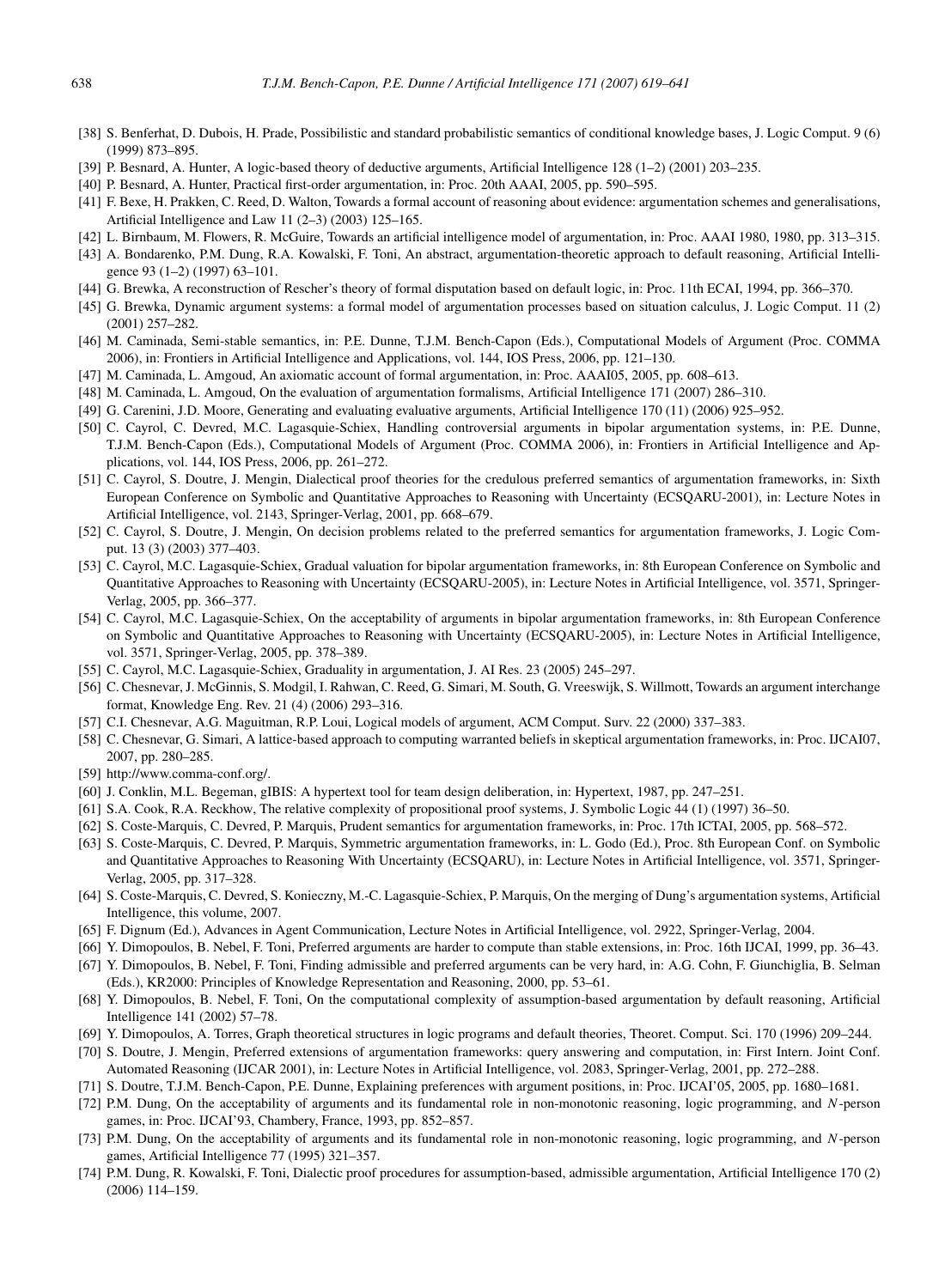- [75] P.M. Dung, P. Mancarella, F. Toni, A dialectic procedure for sceptical assumption-based argumentation, in: P.E. Dunne, T.J.M. Bench-Capon (Eds.), Computational Models of Argument (Proc. COMMA 2006), in: Frontiers in Artificial Intelligence and Applications, vol. 144, IOS Press, 2006, pp. 145–156.
- [76] P.M. Dung, P. Mancarella, F. Toni, Computing ideal sceptical argumentation, Artificial Intelligence, this volume, 2007.
- [77] P.E. Dunne, On concise encodings of preferred extensions, in: Proc. 9th Non-monotonic Reasoning Workshop (NMR'2002), Toulouse, 2002, pp. 393–398.
- [78] P.E. Dunne, Prevarication in dispute protocols, in: Proc. 9th ICAIL, ACM Press, 2003, pp. 12–21.
- [79] P.E. Dunne, Suspicion of hidden agenda in persuasive argument, in: P.E. Dunne, T.J.M. Bench-Capon (Eds.), Computational Models of Argument (Proc. COMMA 2006), in: Frontiers in Artificial Intelligence and Applications, vol. 144, IOS Press, 2006, pp. 329–340.
- [80] P.E. Dunne, Computational properties of argument systems satisfying graph-theoretic constraints, Artificial Intelligence, this volume, 2007.
- [81] P.E. Dunne, T.J.M. Bench-Capon, Coherence in finite argument systems, Artificial Intelligence 141 (2002) 187–203.
- [82] P.E. Dunne, T.J.M. Bench-Capon, Two party immediate response disputes: properties and efficiency, Artificial Intelligence 149 (2003) 221– 250.
- [83] P.E. Dunne, T.J.M. Bench-Capon, Complexity in value-based argument systems, in: Proc. 9th European Conf. on Logics in Artificial Intelligence (JELIA'04), in: Lecture Notes in Artificial Intelligence, vol. 3229, Springer-Verlag, 2004, pp. 360–371.
- [84] P.E. Dunne, T.J.M. Bench-Capon, Identifying audience preferences in legal and social domains, in: Proc. DEXA'04, in: Lecture Notes in Computer Science, vol. 3180, Springer-Verlag, 2004, pp. 518–527.
- [85] P.E. Dunne, S. Doutre, T.J.M. Bench-Capon, Discovering inconsistency through examination dialogues, in: Proc. IJCAI05, 2005, pp. 1560– 1561.
- [86] P.E. Dunne, P.J. McBurney, Optimal utterances in dialogue protocols, in: Proc. AAMAS'03, ACM Press, 2003, pp. 608–615.
- [87] P.E. Dunne, P.J. McBurney, Concepts of optimal utterance in dialogue: selection and complexity, in: F. Dignum (Ed.), Advances in Agent Communication, in: Lecture Notes in Artificial Intelligence, vol. 2922, Springer-Verlag, 2004, pp. 310–328.
- [88] U. Egly, S. Woltran, Reasoning in argumentation frameworks using quantified Boolean formulas, in: P.E. Dunne, T.J.M. Bench-Capon (Eds.), Computational Models of Argument (Proc. COMMA 2006), in: Frontiers in Artificial Intelligence and Applications, vol. 144, IOS Press, 2006, pp. 133–144.
- [89] K. Eshghi, R.A. Kowalski, Abduction compared with negation as failure, in: Proc. ICLP-89, MIT Press, 1989, pp. 234–254.
- [90] J. Fox, P. Krause, M. Elvang-Goransson, Argumentation as a general framework for uncertain reasoning, in: Proc. 9th Conf. on Uncertainty in AI, 1993, pp. 114–121.
- [91] D. Gabbay, J. Woods, More on non-cooperation in dialogue logic, Logic J. IGPL 9 (2001) 305–323.
- [92] G. Gentzen, Investigations into logical deductions, 1935, in: M.E. Szabo (Ed.), The Collected Papers of Gerhard Gentzen, North-Holland, 1969, pp. 68–131.
- [93] E. Giunchiglia, J. Lee, V. Lifschitz, N. McCain, H. Turner, Non-monotonic causal theories, Artificial Intelligence 153 (1–2) (2004) 49–104.
- [94] J. Glazer, A. Rubinstein, Debates and decisions: On a rationale of argumentation rules, Games and Economic Behavior 36 (2) (2001) 158– 173.
- [95] K. Gödel, Uber formal unenscheidabare Sätze der Principia Mathematica und verwandter System I, Monatschefte Math. Phys. 38 (1931) 173–198.
- [96] T.F. Gordon, The Pleadings Game: An Artificial Intelligence Model of Procedural Justice, Kluwer Academic Publishers, Dordrecht, 1995.
- [97] T.F. Gordon, H. Prakken, D. Walton, The Carneades model of argument and burden of proof, Artificial Intelligence, this volume, 2007.
- [98] F. Grasso, A. Cawsey, R. Jones, Dialectical argumentation to solve conflicts in advice giving: a case study in the promotion of healthy nutrition, Int. J. Hum.-Comput. Stud. 53 (6) (2000) 1077–1115.
- [99] N. Green, S. Carberry, Interpreting and generating indirect answers, Computational Linguistics 25 (3) (1999) 389–435.
- [100] C.L. Hamblin, Fallacies, Methuen, London, 1970.
- [101] J. Hulstijn, L.W.N. van der Torre, Combining goal generation and planning in an argumentation framework, in: Proc. NMR 2004, 2004, pp. 212–218.
- [102] A. Hunter, Making argumentation more believable, in: Proc. 19th AAAI, MIT Press, 2004, pp. 269–274.
- [103] A. Hunter, Towards higher impact argumentation, in: Proc. 19th AAAI, MIT Press, 2004, pp. 275–280.
- [104] H. Jakobovits, On the theory of argumentation frameworks, Ph.D. thesis, Dept. of Comp. Sci., Vrije Univ. Brussels, 2000.
- [105] H. Jakobovits, D. Vermeir, Dialectic semantics for argumentation frameworks, in: Proc. 7th ICAIL, 1999, pp. 53–62.
- [106] M.W. Johnson, P. McBurney, S. Parsons, A mathematical model of dialog, Elec. Notes in Theor. Comp. Sci. 141 (5) (2005) 33–48.
- [107] A. Josang, A logic for uncertain probabilities, J. Approx. Reason. 9 (2001) 279–311.
- [108] A.C. Kakas, R.A. Kowalski, F. Toni, Abductive logic programming, J. Logic Comput. 2 (6) (1992) 719–770.
- [109] A.C. Kakas, P. Moraitis, Argumentation based decision making for autonomous agents, on: Proc. AAMAS'03, 2003, pp. 883–890.
- [110] S. Kraus, K. Sycara, A. Evenchik, Reaching agreements through argumentation: a logical model and implementation, Artificial Intelligence 104 (1998) 1–69.
- [111] G. Li, V.S. Uren, E. Motta, S. Buckingham Shum, J. Domingue, Claimaker: weaving a semantic web of research papers, in: International Semantic Web Conference, 2002, pp. 436–441.
- [112] P. Liberatore, On the complexity of choosing the branching literal in DPLL, Artificial Intelligence 116 (2000) 315–326.
- [113] A.R. Lodder, Dialaw: On legal justification and dialogue games, Ph.D. thesis, Univ. of Maastricht, 1998.
- [114] A.R. Lodder, A. Herczog, DiaLaw: A dialogical framework for modeling legal reasoning, in: Proc. 5th ICAIL, 1995, pp. 146–155.
- [115] K. Lorenz, Arithmetik und Logik als Spiele, Ph.D. thesis, Kiel, 1961.
- [116] P. Lorenzen, Dialectical foundations of logical calculi, in: Constructive Philosophy, Univ. of Massachusetts Press, 1987, K.R. Pavlovic (transl.).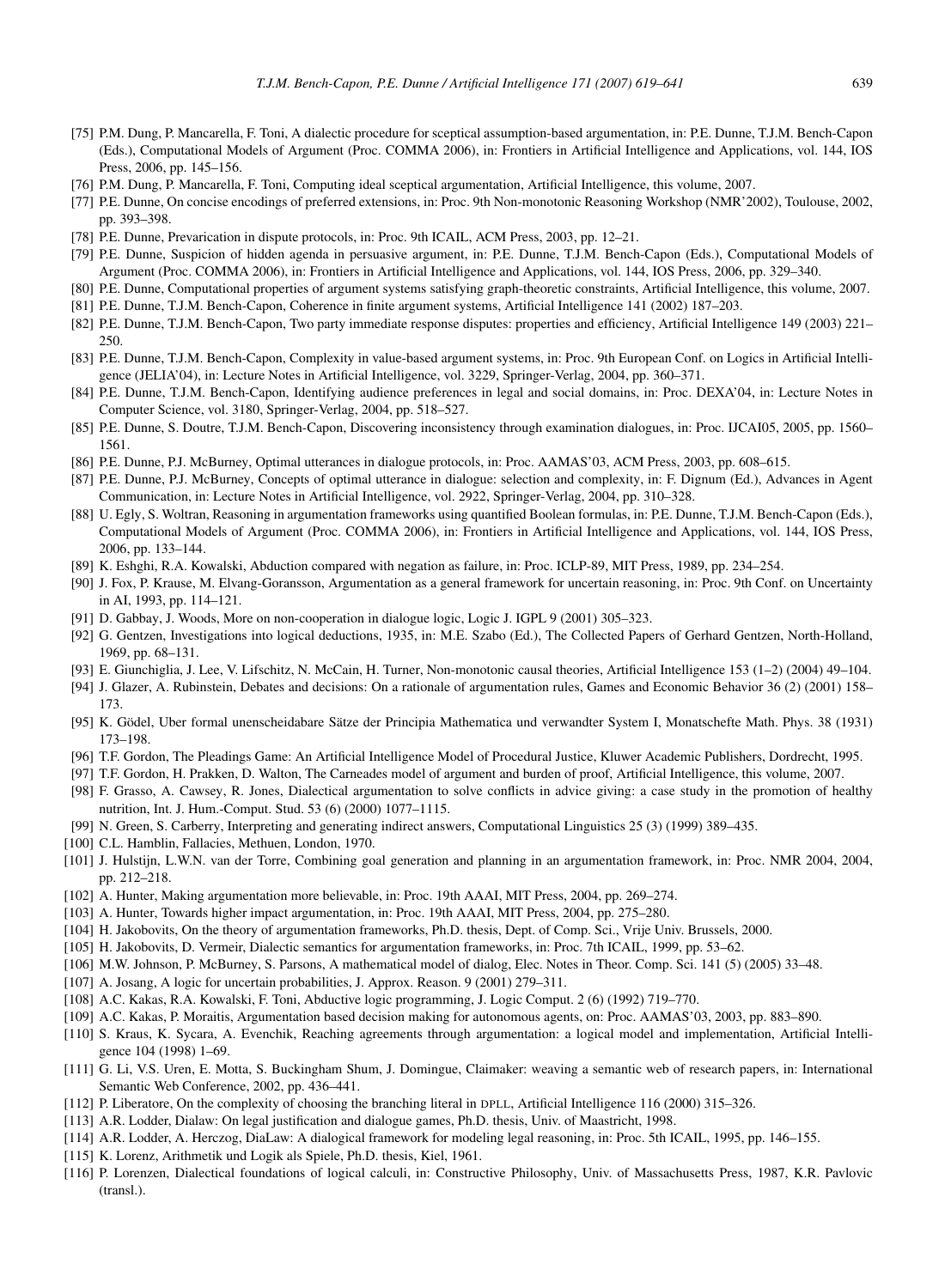- [117] P. Lorenzen, K. Lorenz, Dialogische Logik, Wissenschaftliche Buchgesellschaft, Darmstadt, 1978.
- [118] R.P. Loui, Process and policy: resource-bounded non-demonstrative reasoning, COMPINT: Computational Intelligence: An International Journal 14 (1) (1998) 1–38.
- [119] R.P. Loui, J. Norman, Rationales and argument moves, Artificial Intelligence and Law 3 (1995) 159–189.
- [120] L.S. Lutomski, The design of an attorney's statistical consultant, in: Proc. 2nd ICAIL, 1989, pp. 224–233.
- [121] J.D. MacKenzie, Question-begging in non-cumulative systems, J. Philos. Logic 8 (1) (1978) 117–133.
- [122] P. McBurney, S. Parsons, Representing epistemic uncertainty by means of dialectical argumentation, Ann. Math. AI 32 (1–4) (2001) 125–169.
- [123] P. McBurney, S. Parsons, Games that agents play: A formal framework for dialogues between autonomous agents, J. Logic Language Inform. 11 (2002) 315–334.
- [124] P. McBurney, D. Hitchcock, S. Parsons, The eightfold way of deliberation dialogue, Int. J. Intell. Sys. 22 (1) (2007) 95–132.
- [125] P. McBurney, S. Parsons, M. Wooldridge, Desiderata for agent argumentation protocols, in: Proc. First Intern. Joint Conf. on Autonomous Agents and Multi-agent Systems (AAMAS'02), ACM Press, 2002, pp. 402–409.
- [126] P. McBurney, R.M. van Eijk, S. Parsons, L. Amgoud, A dialogue-game protocol for agent purchase negotiations, J. Autonomous Agents Multi-Agent Syst. 7 (3) (2003) 235–273.
- [127] L.T. McCarty, An implementation of Eisner v. Macomber, in: Proc. 5th ICAIL, 1995, pp. 276–286.
- [128] C.C. Marshall, Representing the structure of a legal argument, in: Proc. 2nd ICAIL, 1989, pp. 121–127.
- [129] D.C. Martinez, A.J. Garcia, G.R. Simari, On acceptability in abstract argumentation frameworks with an extended defeat relation, in: P.E. Dunne, T.J.M. Bench-Capon (Eds.), Computational Models of Argument (Proc. COMMA 2006), in: Frontiers in Artificial Intelligence and Applications, vol. 144, IOS Press, 2006, pp. 273–278.
- [130] D. Moore, Dialogue game theory for intelligent tutoring systems, Ph.D. thesis, Leeds Metropolitation Univ., 1993.
- [131] R.C. Moore, Semantical considerations on non-monotonic logic, Artificial Intelligence 25 (1985) 75–94.
- [132] M. Mozina, J. Zabkar, I. Bratko, Argument based machine learning, Artificial Intelligence, this volume, 2007.
- [133] M. Mozina, J. Zabkar, T. Bench-Capon, I. Bratko, Argument based machine learning applied to law, Artificial Intelligence 13 (1) (2005) 53–73.
- [134] S.H. Nielsen, S. Parsons, Computing preferred extensions for argumentation systems with sets of attacking arguments, in: P.E. Dunne, T.J.M. Bench-Capon (Eds.), Computational Models of Argument (Proc. COMMA 2006), in: Frontiers in Artificial Intelligence and Applications, vol. 144, IOS Press, 2006, pp. 97–108.
- [135] S.H. Nielsen, S. Parsons, An application of formal argumentation: fusing Bayes nets in multi-agent systems, Artificial Intelligence, this volume, 2007.
- [136] J. von Neumann, O. Morgenstern, Theory of Games and Economic Behaviour, Princeton University Press, Princeton, NJ, 1944.
- [137] N. Oren, T. Norman, A. Preece, Subjective logic and arguing with evidence, Artificial Intelligence, this volume, 2007.
- [138] M.J. Osborne, A. Rubinstein, A Course in Game Theory, The MIT Press, Cambridge, MA, 1994.
- [139] S. van Otterloo, The value of privacy, in: Proc. AAMAS'05, 2005, pp. 1015–1022.
- [140] S. Parsons, C.A. Sierra, N.R. Jennings, Agents that reason and negotiate by arguing, J. Logic Comput. 8 (3) (1998) 261–292.
- [141] S. Parsons, P. McBurney, E. Sklar, M. Wooldridge, On the relevance of utterances in formal inter-agent dialogues, in: Proc. 6th AAMAS, 2007.
- [142] S. Parsons, M. Wooldridge, L. Amgoud, An analysis of formal inter-agent dialogues, in: Proc. AAMAS'02, ACM Press, 2002, pp. 394–401.

[143] S. Parsons, M. Wooldridge, L. Amgoud, Properties and complexity of formal inter-agent dialogues, J. Logic Comput. 13 (3) (2003) 347–376.

- [144] P. Paruchiri, M. Tambe, F. Ordóñez, S. Kraus, Security in multi-agent systems by policy randomization, in: Proc. AAMAS'06, 2006, pp. 273– 280.
- [145] C. Perelman, L. Olbrechts-Tyteca, The New Rhetoric: A Treatise on Argumentation, University of Notre Dame Press, Notre Dame, 1969.
- [146] J.L. Pollock, Criteria and our knowledge of the material world, Philos. Rev. 76 (1967) 28–60.
- [147] J.L. Pollock, The structure of epistemic justification, in: Amer. Philos. Quarterly Monograph Series, vol. 4, Blackwell, 1970, pp. 62–78.
- [148] J.L. Pollock, Knowledge and Justification, Princeton Univ. Press, Princeton, NJ, 1974.
- [149] J.L. Pollock, Defeasible reasoning, Cognitive Sci. 11 (1987) 481–581.
- [150] J.L. Pollock, A theory of defeasible reasoning, Int. J. Intell. Sys. 6 (1991) 33–54.
- [151] J.L. Pollock, How to reason defeasibly, Artificial Intelligence 57 (1) (1992) 1–42.
- [152] H. Prakken, Logical tools for modelling legal argument, Ph.D. thesis, Vrije Univ., Amsterdam, 1993 (published as [154]).
- [153] H. Prakken, From logic to dialectics in legal argument, in: Proc. 5th ICAIL, 1995, pp. 165–174.
- [154] H. Prakken, Logical Tools for Modelling Legal Argument, Kluwer Academic Publishers, 1997.
- [155] H. Prakken, Analysing and reasoning about evidence with formal models of argumentation, Law, Probability and Risk 3 (2004) 33–50.
- [156] H. Prakken, G. Sartor, Modelling reasoning with precedents in a formal dialogue game, Artificial Intelligence 6 (1998) 231–287.
- [157] I. Rahwan, L. Amgoud, An argumentation based approach for practical reasoning, in: Proc. AAMAS06, 2006, pp. 347–354.
- [158] I. Rahwan, F. Zablith, C. Reed, Laying the foundations for a world wide argument web, Artificial Intelligence, this volume, 2007.
- [159] S.D. Ramchurn, C. Sierra, L. Godo, N.R. Jennings, Negotiating using rewards, Artificial Intelligence, this volume, 2007.
- [160] J. Raz (Ed.), Practical Reasoning, Oxford University Press, Oxford, UK, 1978.
- [161] C. Reed, T. Norman, Argumentation Machines, Kluwer Academic Publishers, Dordrecht, 2003.
- [162] C. Reed, G. Rowe, Araucaria: Software for argument analysis, diagramming and representation, Int. J. AI Tools 13 (4) (2004) 961–980.
- [163] T. Rombouts, Solutions of argumentation in cooperative game theory, Master's thesis, Cognitive Artificial Intelligence, Univ. of Utrecht, August 2004.
- [164] G. Rowe, C. Reed, Translating Wigmore diagrams, in: P.E. Dunne, T.J.M. Bench-Capon (Eds.), Computational Models of Argument (Proc. COMMA 2006), in: Frontiers in Artificial Intelligence and Applications, vol. 144, IOS Press, 2006, pp. 171–182.